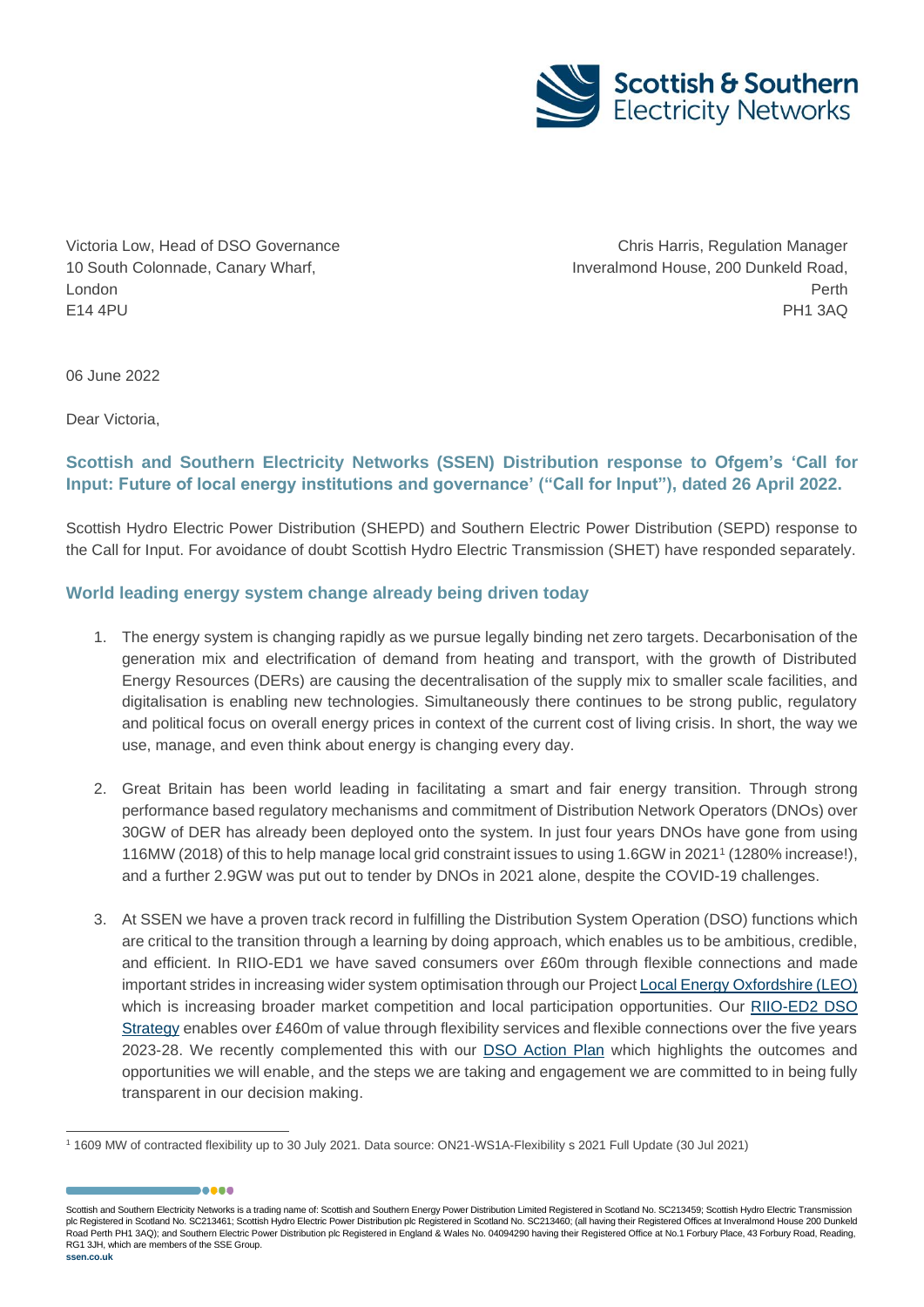

### **We are at a critical juncture**

.....

4. We welcome the opportunity to respond to Ofgem's Call for Input which comes at a critical juncture for our sector and for society. The scale and speed of the transition will rapidly accelerate in the next five years and it is important we enable a smart and fair transition which is whole system in nature and reduces total costs to consumers. The Call for Input raises several important points in the strategic case for change, many of which we agree with Ofgem on. However, the Call for Input is very light on evidence in many of the points made, and on some points wrong.

The work of the next five years will predominantly focus on extending system coordination to lower voltages (e.g. 11kV and below) to enable the huge value potential from electric vehicles and heat pumps; a challenge of significantly greater magnitude than higher distribution voltages. With the significant expected volume and widespread coverage of these technologies, all parts of our lower voltage network will be potentially impacted, compared to only localised constrained areas for higher voltage levels seen to date. Our view, which we expand on in our response to question four in the Call for Input, see Appendix A, is that there are five critical barriers we need to overcome:

- i. **The potential for a lack of agile regulatory allowances and incentives –** we have set out a clear DSO Strategy for RIIO-ED2. As market liquidity grows and market scope extends to lower voltages and closer to real time trading, there will be a need to continually maintain and scale investment in the underlying systems and capabilities, including monitoring devices, and OT/IT. This is crucial to enable technologies based on consumer demand side response to participate. We need an agile regulatory framework which keeps pace with the scale and pace of investment required, especially in IT/OT and cyber for DSO.
- ii. **Potential for significant policy uncertainty on institutional arrangements and fragmentation which undermines confidence and ability to achieve net zero –** whilst we welcome this Call for Input we are acutely aware that without policy certainty DNOs will struggle to focus full attention on physically delivering net zero infrastructure, which is the highest priority to reaching 2045 and 2050 targets. Policy certainty is also critical for investors and private financiers across the sector. We need to avoid significant policy uncertainty which has the potential to slow or distract from the main task at hand.
- iii. **Limited capacity and capability of local authorities to engage and lack of democratically appointed local energy and transport strategic coordinators –** there is a clear need for a role beyond that undertaken by DNOs or the Electricity System Operator (ESO) to provide cross vector coordination at a local level. This is a gap we clearly identified in our RIIO-ED2 business planning process and we proposed a Consumer Value Proposition (CVP) to help address. As set out in Appendix A and our proposal for a new Local Net Zero Coordinator, (cf "A way forward", below) we regard the limited capability and capacity of local authorities as the key issue to address and believe effort and resource is needed urgently to overcome.
- iv. **Limited and/or conflicting incentives on the wider value chain participants (e.g., not price control regulated entities) to coordinate on the achievement of common goals –** securing fully committed engagement from aggregators and suppliers on DSO activities can be challenging. More needs to be

Scottish and Southern Electricity Networks is a trading name of: Scottish and Southern Energy Power Distribution Limited Registered in Scotland No. SC213459; Scottish Hydro Electric Transmission plc Registered in Scotland No. SC213461; Scottish Hydro Electric Power Distribution plc Registered in Scotland No. SC213460; (all having their Registered Offices at Inveralmond House 200 Dunkeld Road Perth PH1 3AQ); and Southern Electric Power Distribution plc Registered in England & Wales No. 04094290 having their Registered Office at No.1 Forbury Place, 43 Forbury Road, Reading, RG1 3JH, which are members of the SSE Group. **ssen.co.uk**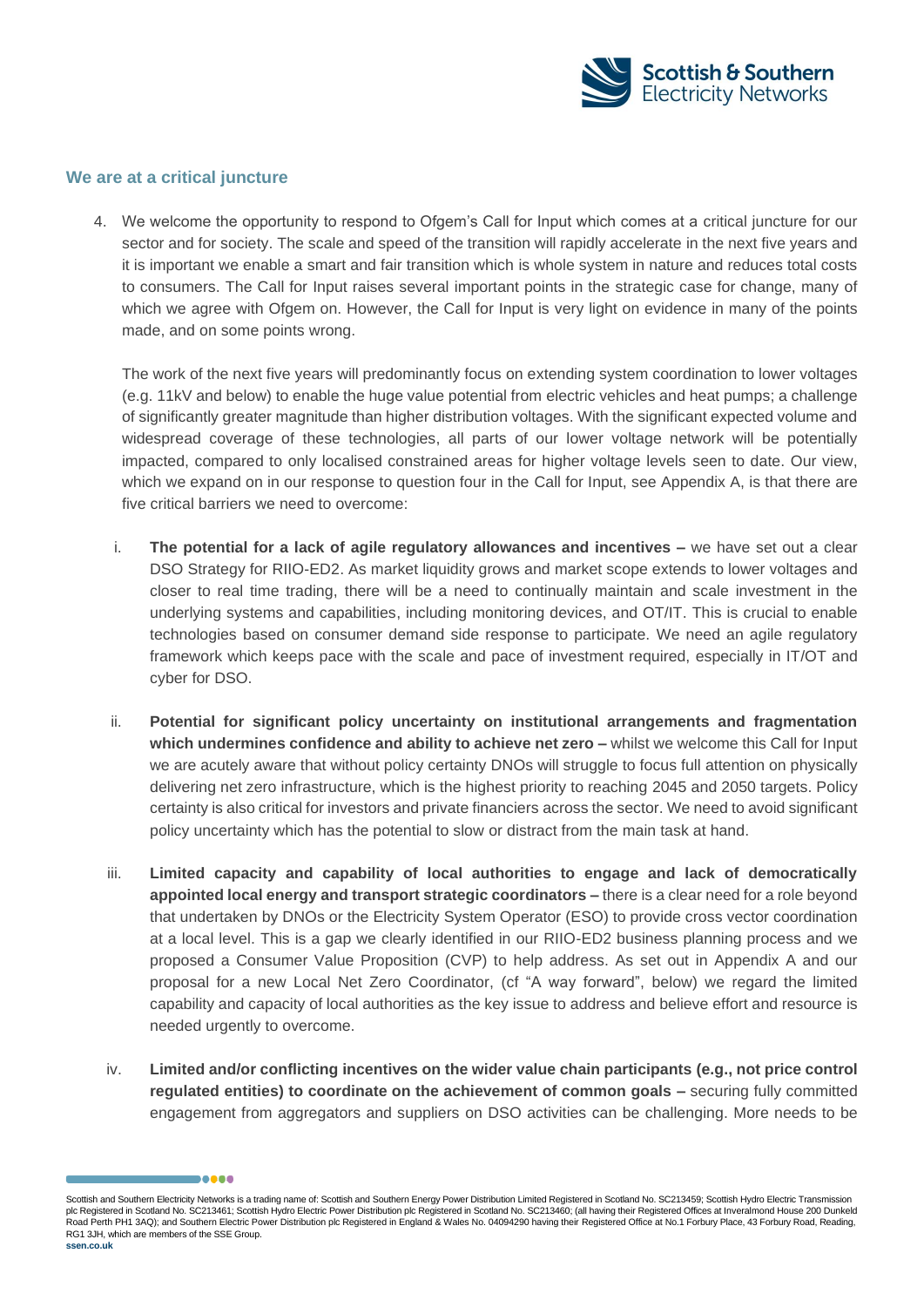

done to align on goals and principles with the energy networks. We also need to address the potentially distorting behaviour from some participants. DNOs have an important role in enabling markets, but liquidity is ultimately driven by the wider value chain participants engaging. There are examples of larger generation developers incentivised through participation in national markets creating constraints on the local electricity network, whilst not participating in local flexibility markets to alleviate constraints they are partially responsible for creating, especially in areas where diversity of local market participants is low. This could be because participation undermines project needs cases or for revenue maximation reasons. Either way more needs to be done to investigate and resolve these issues at a policy level to ensure full market participation and connections provide net benefits to consumers when all points of the system are examined.

v. **Clarity on Whole System roles and accountabilities in enabling net zero** – this Call for Input makes a good first step in the need to find a way through the sometimes-confusing accountabilities for enabling and delivering different energy system functions. However, much more needs to be done to provide clarity especially in whole system planning and market development. There are no clear accountabilities across energy and transport at a national or local level, for example.

## **A way forward**

- 5. Enabling net zero at lowest costs to consumers both today and tomorrow requires our stakeholders to trust the decisions we take as a DSO; it also requires industry collectively to coordinate together to overcome challenges and blockers. This means it is important we evolve the model we have today in a balanced and efficient way which protects consumers from excessive cost and lost synergies. We understand potential concerns around managing perceived conflicts of interest through the integration of DNO and DSO functions, which is why we recently commissioned [NERA Economics](https://www.nera.com/content/dam/nera/publications/2022/2022.03.21_NERA_Report_DSO%20Strategy_for_publication.pdf) to undertake an empirical assessment of some future DSO governance models and publish this online.
- 6. We have asked NERA to update their modelling to account for some of the thinking in the Call for Input and we include a draft copy of their updated work with this letter. Whilst limitations on model assumptions in the Call for Input prevented a full quantification of the costs of separation by NERA at this stage, what is clear is that potential benefits of separation are still unlikely to be more than 1- 2% of DNOs' avoidable expenditure as stated by NERA in their original report. The results produced by NERA suggest that the costs of separation above ring-fencing (or internal separation of DSO within DNOs as defined in the Call for Input) would be unlikely to be justified. Forms of separation above ring-fencing would require in the region of 4.2% efficiency benefits, which are significantly unlikely to occur. Further, any form of separation would remove the TotEx Incentive Mechanism which is an important mitigant against DNOs favouring wires-based solutions over flexibility.
- 7. Regardless it is vitally important we continue to consider the barriers to the realisation of effective energy system planning and operation at sub-national level. This requires industry collectively to coordinate together. This means it is important we evolve the current arrangements in a balanced and sensible way. In the figure below we propose a suggested new model. In our response to question 11, see Appendix A, we have set out more detail on how we think this could work, and we would be pleased to work with Ofgem on developing the detail. This is a variation on framework model one in the Call for Input, and it leverages key features from other models. We believe this to be a model which address the key barriers, retains accountability for network

Scottish and Southern Electricity Networks is a trading name of: Scottish and Southern Energy Power Distribution Limited Registered in Scotland No. SC213459; Scottish Hydro Electric Transmission plc Registered in Scotland No. SC213461; Scottish Hydro Electric Power Distribution plc Registered in Scotland No. SC213460; (all having their Registered Offices at Inveralmond House 200 Dunkeld Road Perth PH1 3AQ); and Southern Electric Power Distribution plc Registered in England & Wales No. 04094290 having their Registered Office at No.1 Forbury Place, 43 Forbury Road, Reading, RG1 3JH, which are members of the SSE Group.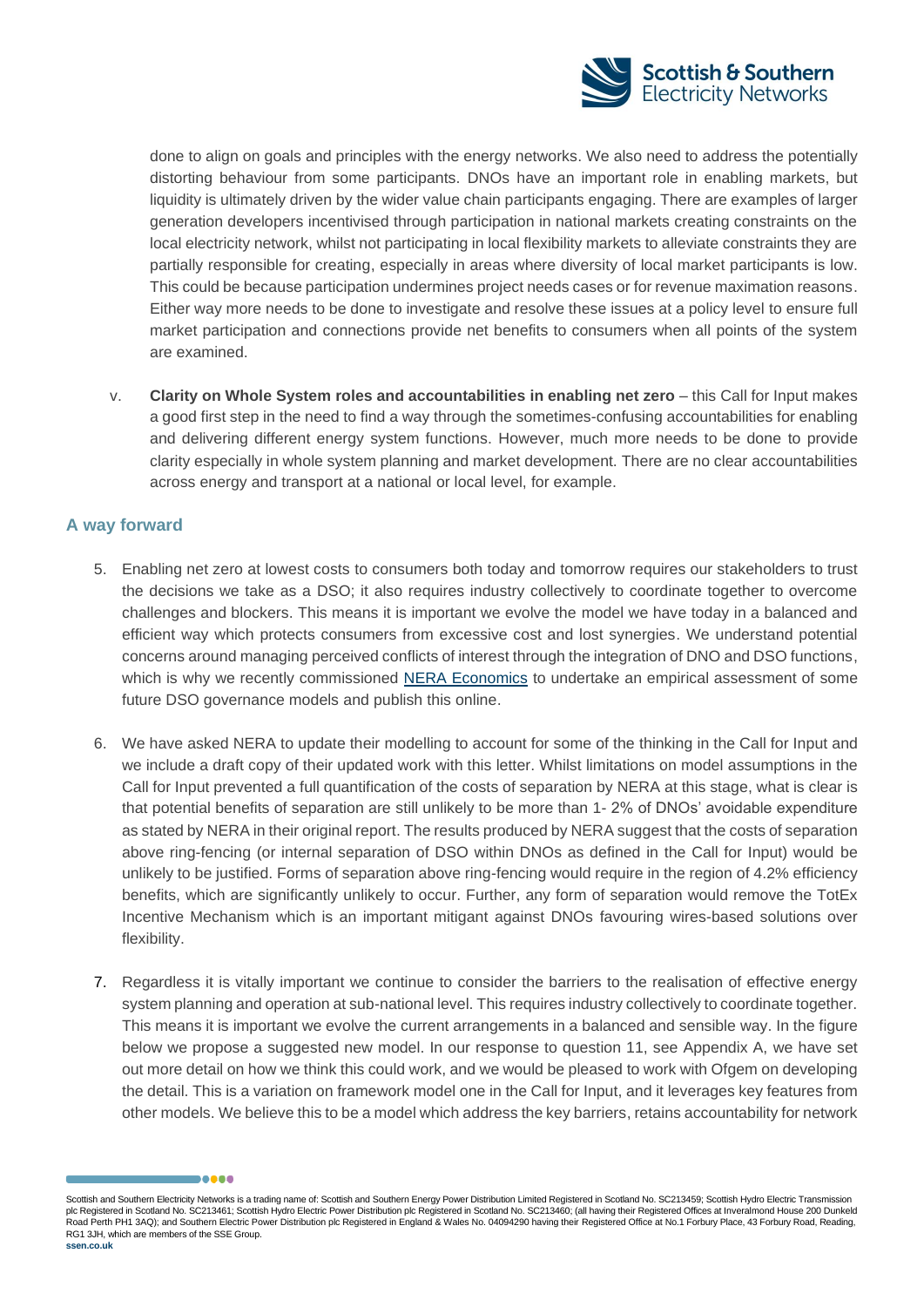

capacity and security with the DNOs but importantly is simpler to implement and retains the synergies in the DNO/DSO relationship. It does not negate the need to keep institutional and governance frameworks under review as market liquidity grows, but it does address several of the key issues we find today. In our RIIO-ED2 Business Plan we proposed a comprehensive and well calibrated DSO financial incentive proposal, and since publication we have been working with Ofgem's working group on DSO incentives to iterate the required key performance indicators on DSO needed for RIIO-ED2. We think the metrics and incentive could be a good tool for monitoring how institutional arrangements are working, providing the crucial data needed to make a more informed assessment later about whether we need to go further.



8. In Appendix A to this letter we provide specific responses to the Call for Input questions. We look forward to working with Ofgem constructively through any subsequent statutory consultation and impact assessment that may follow. Our response is non-confidential and in the interest of transparency, we are also proactively making our response available on SSEN's website. Thank you for taking time to consider our response and please feel free to contact me to discuss any aspect.

Yours sincerely,

**Chris Harris** Regulation Manager

Scottish and Southern Electricity Networks is a trading name of: Scottish and Southern Energy Power Distribution Limited Registered in Scotland No. SC213459; Scottish Hydro Electric Transmission plc Registered in Scotland No. SC213461; Scottish Hydro Electric Power Distribution plc Registered in Scotland No. SC213460; (all having their Registered Offices at Inveralmond House 200 Dunkeld Road Perth PH1 3AQ); and Southern Electric Power Distribution plc Registered in England & Wales No. 04094290 having their Registered Office at No.1 Forbury Place, 43 Forbury Road, Reading, RG1 3JH, which are members of the SSE Group.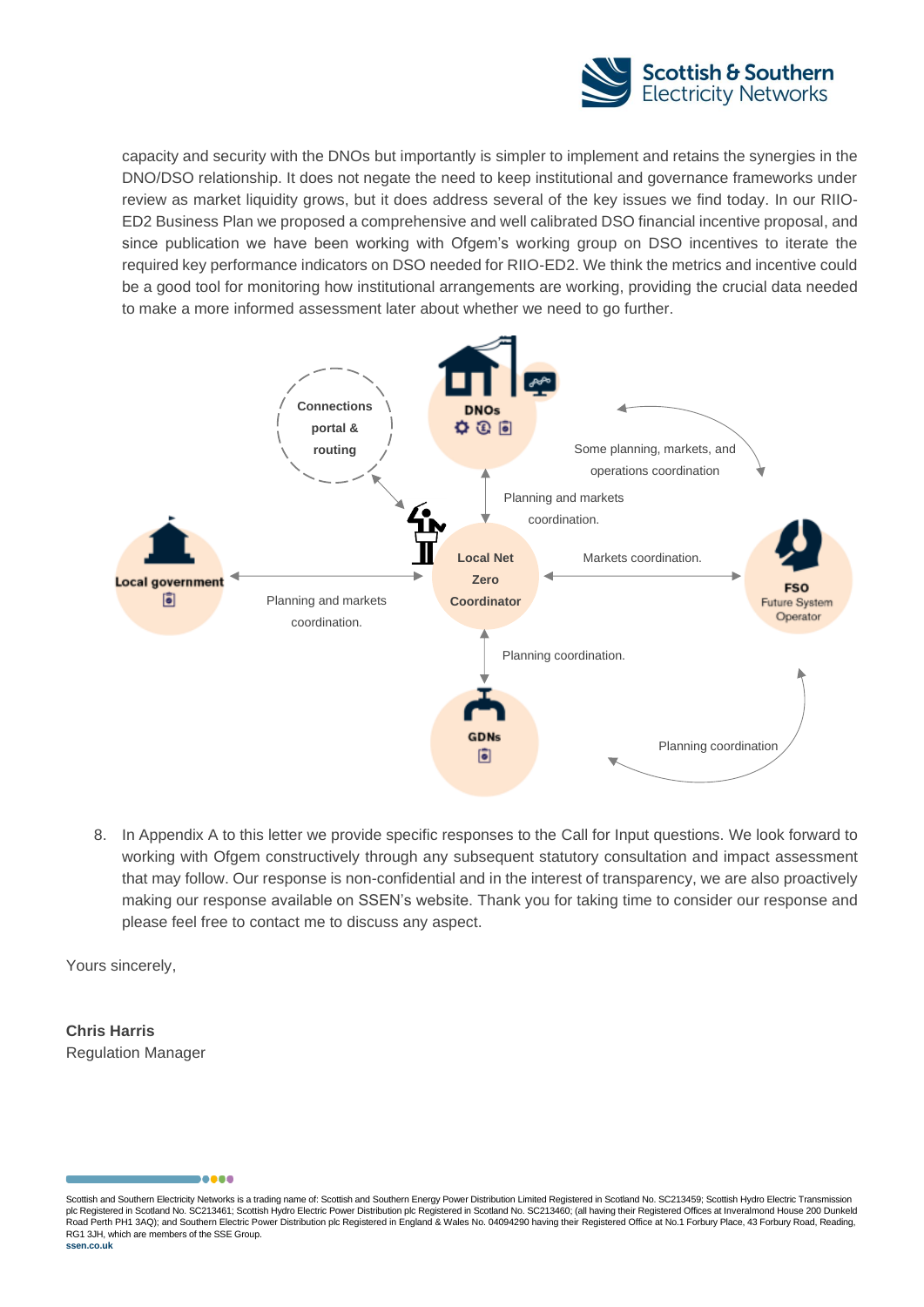![](_page_4_Picture_0.jpeg)

## **Appendix A**

### **Strategic energy context**

**1. Are the three energy system functions we outline (energy system planning, market facilitation of flexible resources and real time operation of local energy networks) the ones we should be focusing on to address the energy system changes we outline?**

We agree that these three energy system functions, plus digitalisation as an enabling function are the right energy system functions to focus on at a high-level. These functions are broadly consistent with the three DSO roles defined in the RIIO-ED2 Busines Plan Guidance, and SSEN's Business Plan submission is consistent with this. However, while the functions are acceptable at a high-level, the next layer of detail in terms of definition, scope and interactions is unclear especially given the broader context of the Call for Input. For example, there is no description for how these functions would be applicable to gas networks or where accountability would sit in exceptional events, such as extreme weather.

At a minimum we believe it is necessary to be broader in the definition of these functions, so that they are fully consistent with RIIO-ED2 baseline expectations on DSOs, the need to incorporate other vectors, and broader stakeholder expectations. Therefore, we suggest:

- **Energy system planning** becomes **Whole system planning and optimisation**: There are two crucial forms of optimisation required, which should be reflected in the title: (1) The vital role required of DSOs in wider system optimisation to increase broader market competition and opportunities for local participation in power markets. It is critical DSO enable the DER to provide the right services at the right time. The impacts of wider optimisation must also be reflected in planning decisions and DNOs funded to enable the right digital capabilities and data flows between local and national systems; (2) Optimisation through whole system working across vectors, especially transport. Decarbonisation of transport will be essential to reaching net zero and this presents many well-versed opportunities and challenges for the energy sector at a local level. DSOs have an important coordination role to support the optimisation across vectors.
- **Market facilitation of flexible resources** becomes **Market development and facilitation of flexible resources**: We think the addition of 'development' is necessary to align with the definition of DSO baseline expectations in the RIIO-ED2 Business Plan Guidance. DSOs need to play a role in creating new products and deep coordination of the design of products and market arrangements with the ESO. An example of development is the role the DSOs will need to take on in developing implicit flexibility (e.g. flexibility enabled through dynamic tariffs). The role of suppliers in accurately and fairly reflecting network/ price signals down to customers must also be considered, and likewise the interaction with any proposed market reforms from the ongoing government Review of Electricity Market Arrangements (REMA), such as Locational Marginal Pricing must be accounted for.
- **2. Do you agree with the criteria we have set out for assessing the effectiveness of institutional and governance arrangements?**

Scottish and Southern Electricity Networks is a trading name of: Scottish and Southern Energy Power Distribution Limited Registered in Scotland No. SC213459; Scottish Hydro Electric Transmission plc Registered in Scotland No. SC213461; Scottish Hydro Electric Power Distribution plc Registered in Scotland No. SC213460; (all having their Registered Offices at Inveralmond House 200 Dunkeld Road Perth PH1 3AQ); and Southern Electric Power Distribution plc Registered in England & Wales No. 04094290 having their Registered Office at No.1 Forbury Place, 43 Forbury Road, Reading, RG1 3JH, which are members of the SSE Group.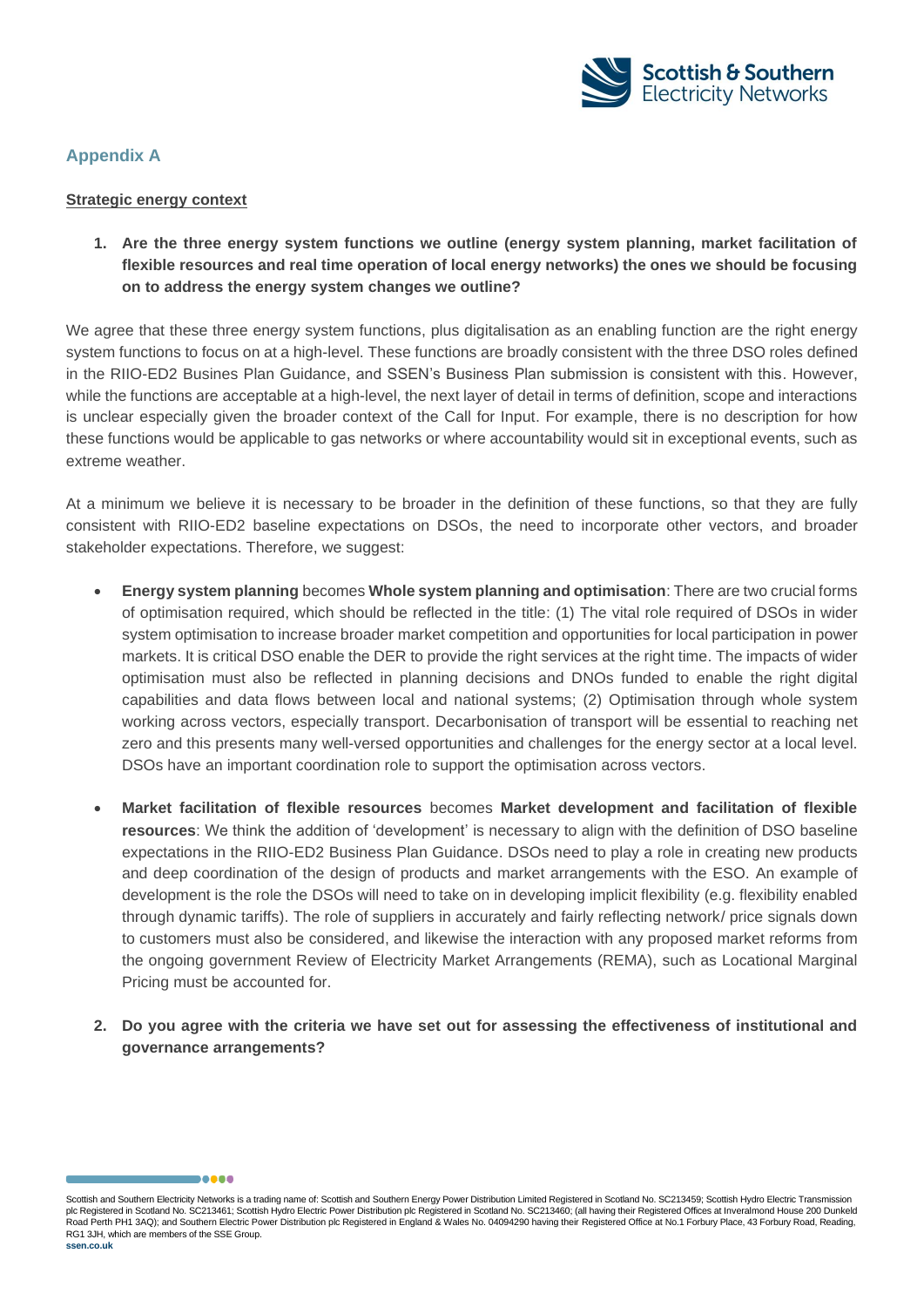![](_page_5_Picture_0.jpeg)

Partially. The criteria outlined are useful as a starting point, but the list needs to be more specific to the challenges faced at a local level. Ultimately the key criteria any model should be assessed against is ensuring a 'whole-system least cost and most expeditious path to achieving net zero'.

For the qualitative criteria outlined in the Call for Input we recommend it includes the following additions, some of which we adapt from FTI Consulting's original GB System Operator Review for Ofgem (January 2021)<sup>2</sup>:

- **Efficiency** The extent to which institutional and governance arrangements maximise available synergies in operations, finance, information, and know-how. All future models involve the interaction of multiple stakeholders to deliver net zero at lowest cost to consumers. The prevailing model must be one which maximises the greatest synergies whilst adhering to the constraints applied by other assessment factors.
- **Adaptability** The enduring arrangement must be resilient and versatile to accommodate continued sector and economic change to the greatest extent possible. Consumers and investors value policy certainty in the net zero transition but recognise the need for evolution of arrangements. However, continued large scale institutional change erodes confidence, creates delays by diverting resources from delivering net zero and increases costs. The prevailing model must be one which promotes seamless adaptation.
- **Ease of implementation** As Ofgem acknowledge in the Call for Input (Table 1) ease of implementation needs to be considered for all potential framework models. Some models for example are dependent on primary legislation and require new industry codes to define new transactional relationships. Ofgem should bring ease of implementation into the core criteria for assessing institutional and governance arrangements, but in doing so it needs to go further than the narrow question of primary legislation. Ease of implementation must consider the wider set of implementation requirements and costs of alternative governance models, including for example new regulatory framework design, industry codes, procedures, and contracts.
- **Net zero** In setting the context and strategic imperative for issuing the Call for Input Ofgem are clear that the primary driver is delivery of net zero. Therefore, we think it necessary to have an assessment criteria directly linked to this goal. Any new policy framework model proposed must be assessed relative to its ability to deliver net zero at a local level in the fastest possible time at the lowest possible cost to consumers today and tomorrow.

We also ask that Ofgem makes explicit reference to security of supply in the 'Accountability' criteria. Testing the clarity of roles and responsibilities must include a reasoned assessment on whether consumers are likely to face detriment to the level of service currently experienced on interruptions, exceptional events, and minutes lost because of any change.

Finally, the criteria in the Call for Input appear only qualitative and it will be essential that a robust quantitative impact assessment is undertaken on potential new governance and institutional arrangements. Any quantitative assessment should be grounded in evidence, not based on qualitative judgements around perception of conflicts of interests. The impact assessment should include a clear articulation of the threshold of benefits that would be needed to justify alternative institutional or governance arrangements.

Scottish and Southern Electricity Networks is a trading name of: Scottish and Southern Energy Power Distribution Limited Registered in Scotland No. SC213459; Scottish Hydro Electric Transmission plc Registered in Scotland No. SC213461; Scottish Hydro Electric Power Distribution plc Registered in Scotland No. SC213460; (all having their Registered Offices at Inveralmond House 200 Dunkeld Road Perth PH1 3AQ); and Southern Electric Power Distribution plc Registered in England & Wales No. 04094290 having their Registered Office at No.1 Forbury Place, 43 Forbury Road, Reading, RG1 3JH, which are members of the SSE Group.

<sup>&</sup>lt;sup>2</sup> [https://www.ofgem.gov.uk/sites/default/files/docs/2021/01/final\\_-\\_fti\\_consulting\\_-\\_ofgem\\_gb\\_so\\_review\\_2021-01-22\\_0.pdf](https://www.ofgem.gov.uk/sites/default/files/docs/2021/01/final_-_fti_consulting_-_ofgem_gb_so_review_2021-01-22_0.pdf)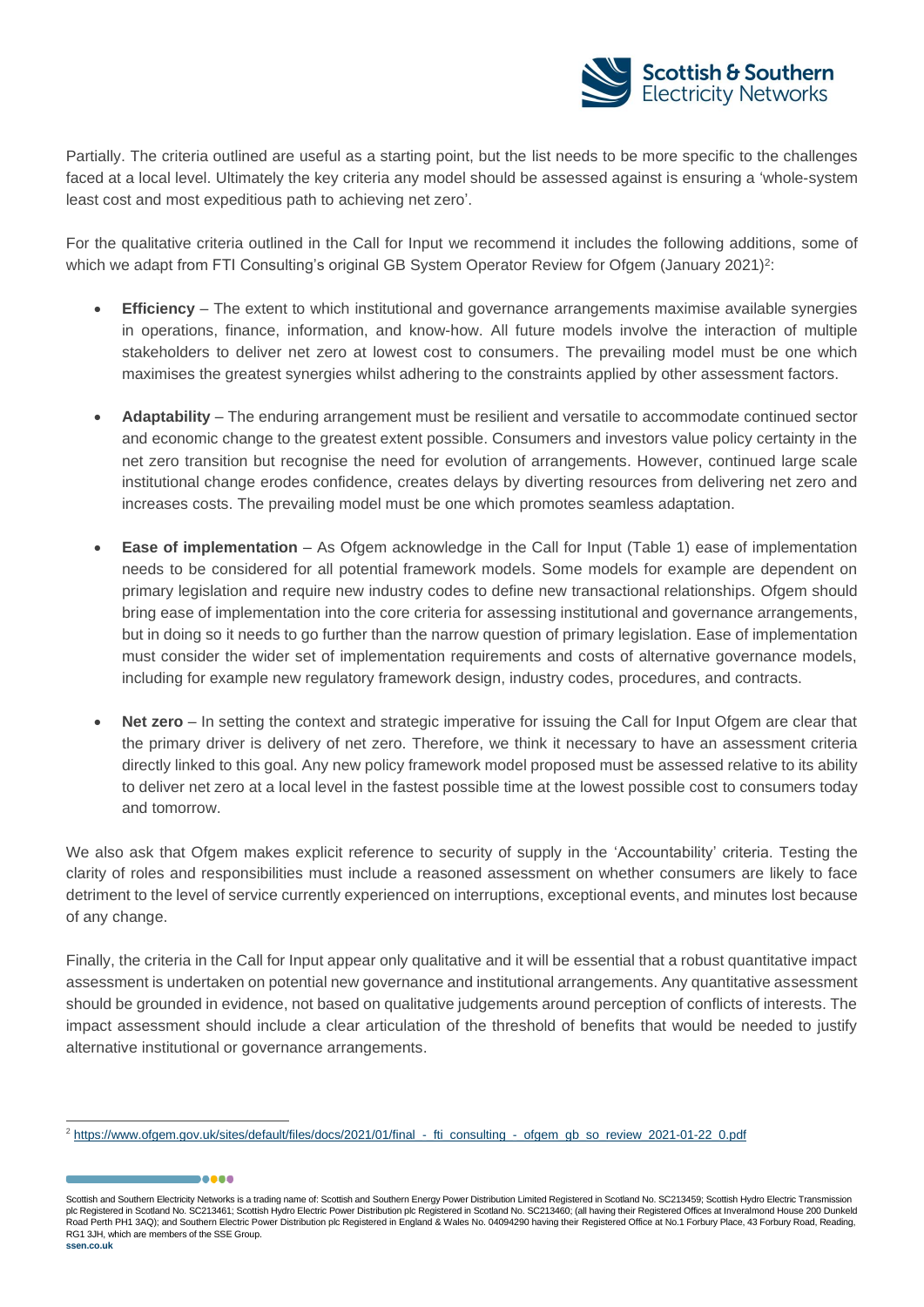![](_page_6_Picture_0.jpeg)

### **Strategic case for change**

**3. Do you agree with our assessment of how far the current institutional arrangements are, or are not, well suited to deliver the three key energy system functions?**

Ofgem's RIIO framework is seen globally as a world-leading performance-based regulatory mechanism. It has led to several world leading initiatives and implementations, all while maintaining very high service and quality of supply. These have been partially co-ordinated by ENA's Open Networks projects, which provide consistent and consolidated strategies for rolling out flexibility. Over 30GW of DER has already been deployed nationwide; and the industry has implemented the world's largest local flexibility markets, with 2.9GW being put out to tender by DNOs in 2021 alone. Under current arrangements, we have been able to deliver these functions and activities with incremental change rather than large scale institutional reform.

In the Call for Input Ofgem articulate several perceived challenges with the current institutional arrangements in delivering the three key energy system functions. We agree with some of Ofgem's assessment of challenges but disagree with others. In many cases there is clear evidence to the contrary of Ofgem's perceived challenges.

• **Energy system planning**: Ofgem broadly define the challenges as: (i) competence - skills gaps in local authorities; (ii) credibility - perceived conflicts of interest in decision making by DNOs; (iii) accountabilities and coordination - limited democratic accountability for strategic whole system coordination on large scale net zero delivery.

We agree with (i) and (iii) in the round. Significant progress has been made by DNOs working with local authorities and devolved government to standardise approaches to coordinate local energy planning. Our RIIO-ED2 Business Plan is a case in point and is fully aligned with Ofgem's baseline expectations. The Local Area Energy Plans (LAEPs), which SSEN have in place in several regions are a good example of this. There are however limits to the capacity and capability of local authorities to engage, coupled with a lack of democratically appointed local energy and transport strategic coordinators to fulfil a role which goes beyond that of DNO/DSOs or the ESO. Many local authorities have a high willingness to engage with the energy transition, but there is no consistency in aspiration level or financial backing to implement. We often find a common barrier exists in that capacity and capabilities of local authorities to participate in detailed examination of need in their regions is limited. We believe that coordination and cooperation across electricity and gas networks, as well as Local Authorities and all other players in the energy sector, will be fundamental to achieving Net Zero. As recognised in the Smart Systems and Flexibility Plan, coordination across markets will be critical to operating an efficient zero carbon system.

We disagree with (ii). It is correct to say that DNOs face choices between wire-based solutions and DERs; and there is a perceived risk DNOs favour solutions they own and deliver. However, Ofgem have offered no substantive evidence of a conflict of interest through this Call for Input or any previous publication. The design of the price control framework also provides important mitigations on any incentive for DNOs to favour their own solutions. Importantly the use of TotEx incentives provides a crucial mitigant to any DNO incentive to favour asset solutions over DERs. As NERA point out in their Assessment of Alternative DSO Governance models:

Scottish and Southern Electricity Networks is a trading name of: Scottish and Southern Energy Power Distribution Limited Registered in Scotland No. SC213459; Scottish Hydro Electric Transmission plc Registered in Scotland No. SC213461; Scottish Hydro Electric Power Distribution plc Registered in Scotland No. SC213460; (all having their Registered Offices at Inveralmond House 200 Dunkeld Road Perth PH1 3AQ); and Southern Electric Power Distribution plc Registered in England & Wales No. 04094290 having their Registered Office at No.1 Forbury Place, 43 Forbury Road, Reading, RG1 3JH, which are members of the SSE Group.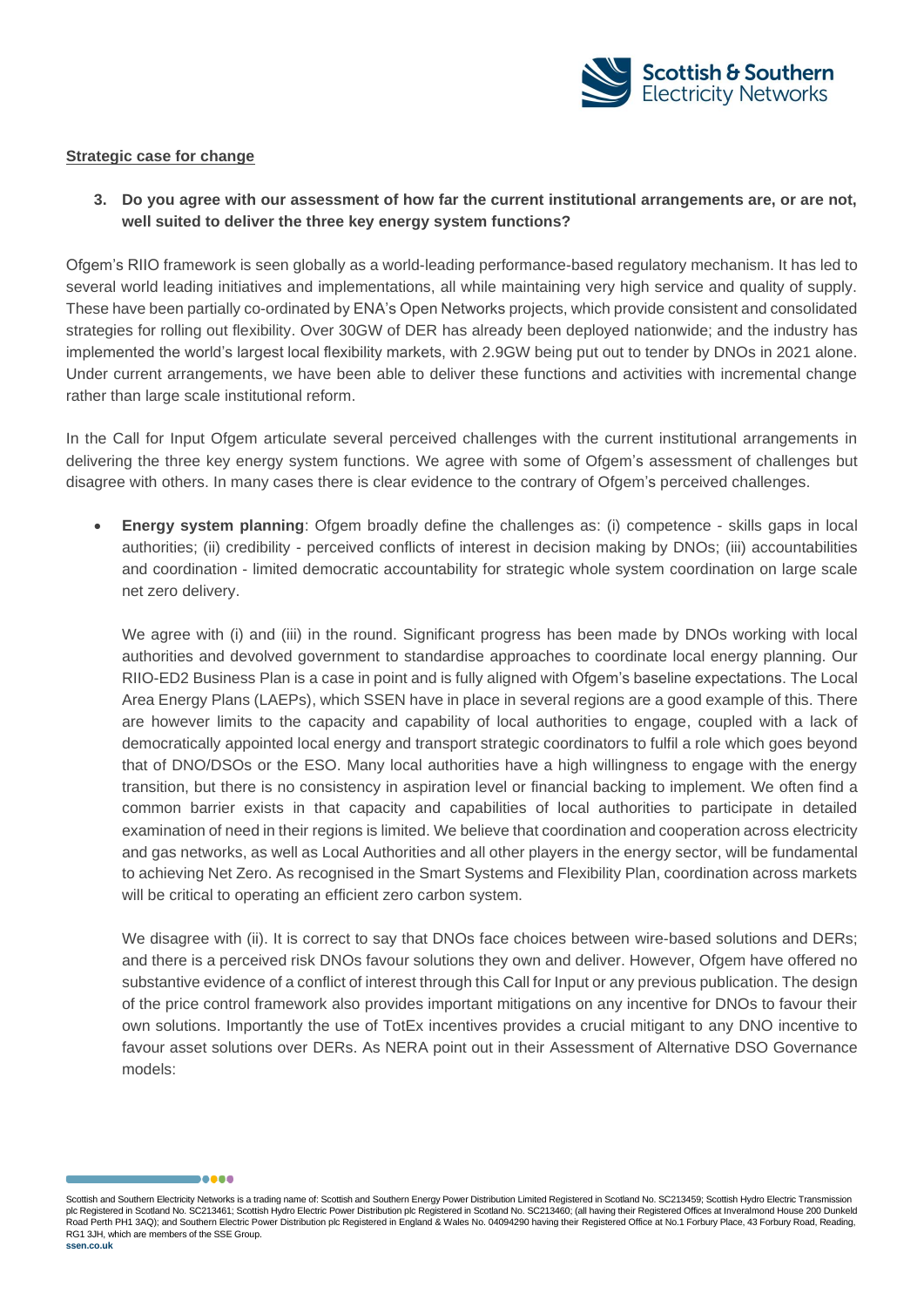![](_page_7_Picture_0.jpeg)

"*The TIM treats all categories of totex in the same way, so that if a DNO spends £1 above its target, it bears the same share of this additional £1 of expenditure irrespective of the cost category in which it is incurred. It achieves this by applying a common sharing factor to all categories of costs, and a fixed capitalisation rate, such that the same proportion of DNOs' expenditure enters the RAV, irrespective of the actual ratio between operating and capital costs. The TIM therefore seeks to remove any incentive to favour capital over operational expenses, or to favour DNO-provided solutions over flexibility contracts.*

*Indeed, within the control period, DNOs may have an excessive incentive to deliver flexibility solutions over capital solutions. For example:*

- o *Consider the case of an increase in demand that the DNO can accommodate either with a £100 capex investment lasting 40 years or with a £10/year 5-year flexibility contract.*
- o *Evaluating the two options with a very simplistic approach, the capex solution would imply annual costs of £5.83 and the flexibility service of £10.*
- o *While this capex solution may be preferrable (least-cost) in the long term if the demand increase is permanent, within the price control the DNO is incentivised to choose the flexibility contract. Using flexibility allows the DNO to make £50 of savings in the current control period and retain part of these savings through the TIM"*.

In addition to the TIM consumers are also protected by other regulatory mechanisms and policies which help ensure DNOs maximise flexibility. These include a "Flexibility First" approach commitment by all DNOs in December 2018; the cost assessment and benchmarking process in the RIIO business planning process; and the introduction of the Common Evaluation Methodology tool across all DNOs to allow for an objective evaluation of the choice between flexibility investments and network wire- based solutions.

Flexibility is crucial to enabling the delivery of the local system capacity required for net zero. The demands for capacity are expected to grow exponentially and DNOs will simply, not be able to build network at a fastenough rate to meet capacity requirements. Flexible market-based resources are therefore a crucial incentive to enabling the transition at scale and pace.

• **Market facilitation of flexible resources**: Ofgem define three perceived challenges: (i) credibility – DSOs may not have sufficient capacity and capability to operate flexibility markets with high liquidity and may have perceived conflicts of interest; (ii) coordination – potential for misaligned incentives between DSO and ESO; and (iii) simplicity – existing arrangements are not easy to navigate for market participants.

We disagree with Ofgem's assessment on (i) DSO capacity and capability. Our ability to enable flexibility markets is linked to the funding made available to do this. However, we can only enable, and growing flexibility market participation requires wider energy actors to engage and be aligned in principles. We have seen in some areas a lack of willingness to engage in these markets. Therefore, we need broader incentivisation on market participants through government policy. Additionally, we consider it likely that any transfer of responsibility to run local flexibility markets to a new entity (e.g. the ESO) would incur a steeper capability acquisition process and greater costs to consumers to upskill and upscale. The ESO has very limited prior experience of distribution voltage and local specific factors in each region.

Scottish and Southern Electricity Networks is a trading name of: Scottish and Southern Energy Power Distribution Limited Registered in Scotland No. SC213459; Scottish Hydro Electric Transmission plc Registered in Scotland No. SC213461; Scottish Hydro Electric Power Distribution plc Registered in Scotland No. SC213460; (all having their Registered Offices at Inveralmond House 200 Dunkeld Road Perth PH1 3AQ); and Southern Electric Power Distribution plc Registered in England & Wales No. 04094290 having their Registered Office at No.1 Forbury Place, 43 Forbury Road, Reading, RG1 3JH, which are members of the SSE Group.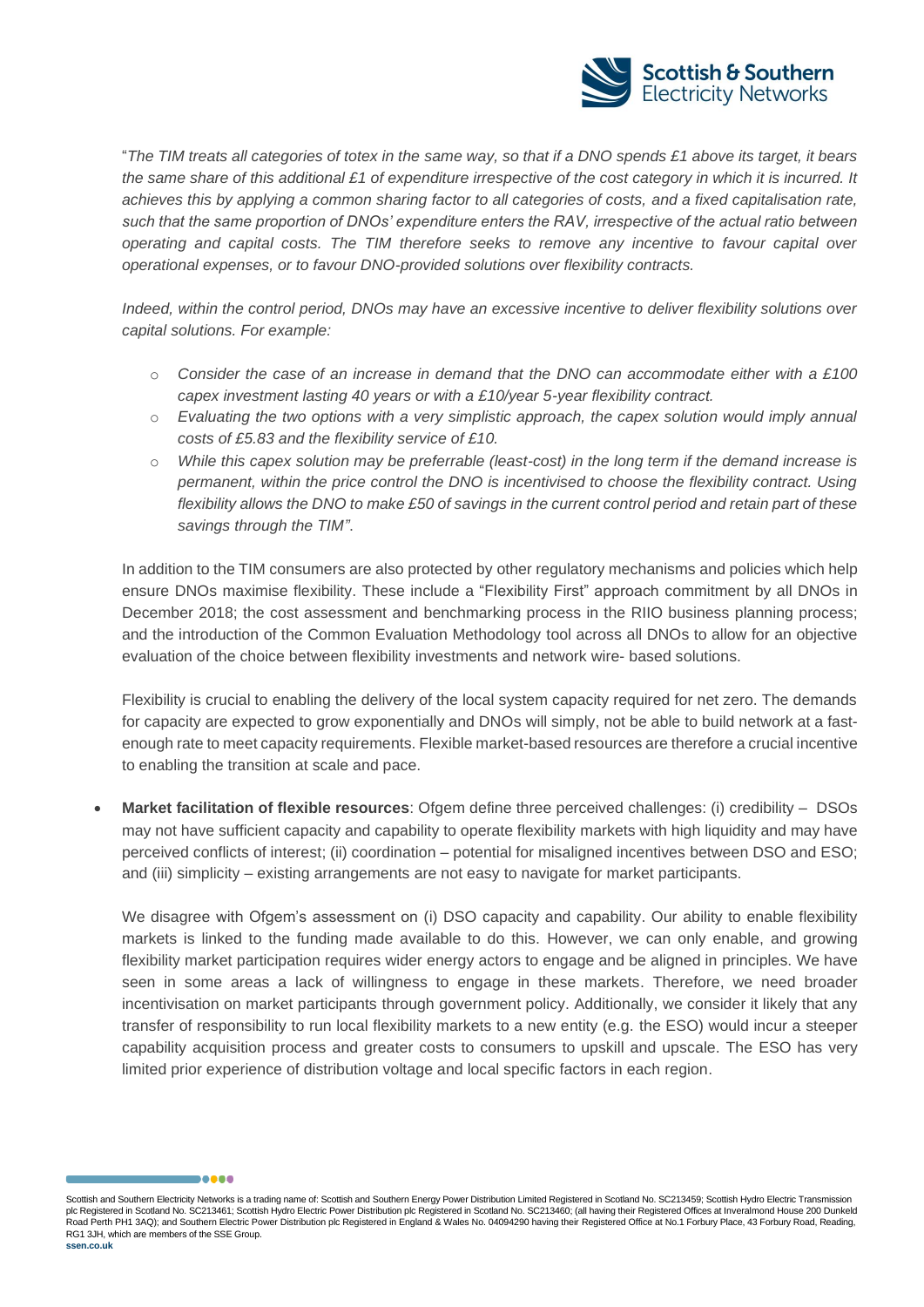![](_page_8_Picture_0.jpeg)

On point (ii) specifically the ESO and DNOs, through their DSO capabilities, are working closely to coordinate markets. We believe Ofgem's statement in para 3.18 within the Call for Input, that the DSOs and ESO may have misaligned incentives, whilst representative of a potential future challenge negates to mention that such a challenge will only occur because of a failure of regulatory design on the part of Ofgem. In so far as there are strong complementary incentives, including licence conditions on system operators then consumers should expect to see efficient outcomes from coordination on market design. Moreover, the Call for Input fails to consider existing regulatory mechanisms and ongoing activity including Whole Electricity System licence conditions which came into effect in 2021 which includes a requirement to publish a coordination register.

Even if Ofgem were to conclude that DSOs and ESO may still not have sufficient incentives to coordinate under the current regulatory arrangements and therefore hinder the efficient development and deployment of flexibility services, resorting to the separation of the DSO to address this coordination challenge may lead to added coordination challenges which could be more costly to customers. For instance, whilst the amalgamation of the DSO function within the ESO may solve some of the coordination challenges between local and national markets, it would cause other losses of synergies between the DNO/DSO:

- o Each of the fourteen DNOs would still need to provide detailed information to the ESO regarding their flexibility needs at the local level which, as flexibility markets grow over the coming years, may require a constant and exponentially growing number of requests and interactions between the DNOs and ESO, especially as flexibility needs move down voltage levels.
- o The separation of the DNO and DSO functions would make it more challenging and costly for DNOs to efficiently trade-off asset vs. flexibility solution when assessing their network needs as they would need to interact and coordinate with the ESO. Any delays in information sharing or lack of coordination in the procurement process of flexibility resources by the ESO for DNOs may prevent DNOs from making efficient least-cost decisions and result in additional costs to customers.
- **Real time operation of local energy networks**: Ofgem define three perceived challenges: (i) competence – DNOs will require significant investment in skills and resources to integrate complex software systems of multiple parties (e.g. aggregators); (ii) Credibility – DNOs could be conflicted in performing efficient dispatch; and (iii) Coordination – risk of inefficient or conflicting market signals from the ESO and DSOs.

We agree with (i). We are already in the process of building our workforce capabilities, as outlined in our RIIO-ED2 plan, and this will be supported by targeted necessary investment in IT capabilities. Ofgem must ensure that sufficient investment is allowed by DNOs to do this and the regulatory framework is an enabler of agility. On (ii) and (iii) as with our comments on 'Energy system planning' and 'Market facilitation of flexible resources' we believe the issue here will only arise because of a failure of regulation and licence requirements rather than a failure of institutional arrangements.

Across all three-energy system functions we would challenge the point on DNOs hindering market facilitation, growth, and liquidity – DNOs have built the world's largest local flexibility markets in effectively four years. We are not resting on our laurels. We know that more needs to be done and recognise that markets will become closer to real-time. We believe that these are natural, iterative steps from where we are now, and we are already building and learning about real-time markets for example through our innovation projects LEO and Transition.

Scottish and Southern Electricity Networks is a trading name of: Scottish and Southern Energy Power Distribution Limited Registered in Scotland No. SC213459; Scottish Hydro Electric Transmission plc Registered in Scotland No. SC213461; Scottish Hydro Electric Power Distribution plc Registered in Scotland No. SC213460; (all having their Registered Offices at Inveralmond House 200 Dunkeld Road Perth PH1 3AQ); and Southern Electric Power Distribution plc Registered in England & Wales No. 04094290 having their Registered Office at No.1 Forbury Place, 43 Forbury Road, Reading, RG1 3JH, which are members of the SSE Group. **ssen.co.uk**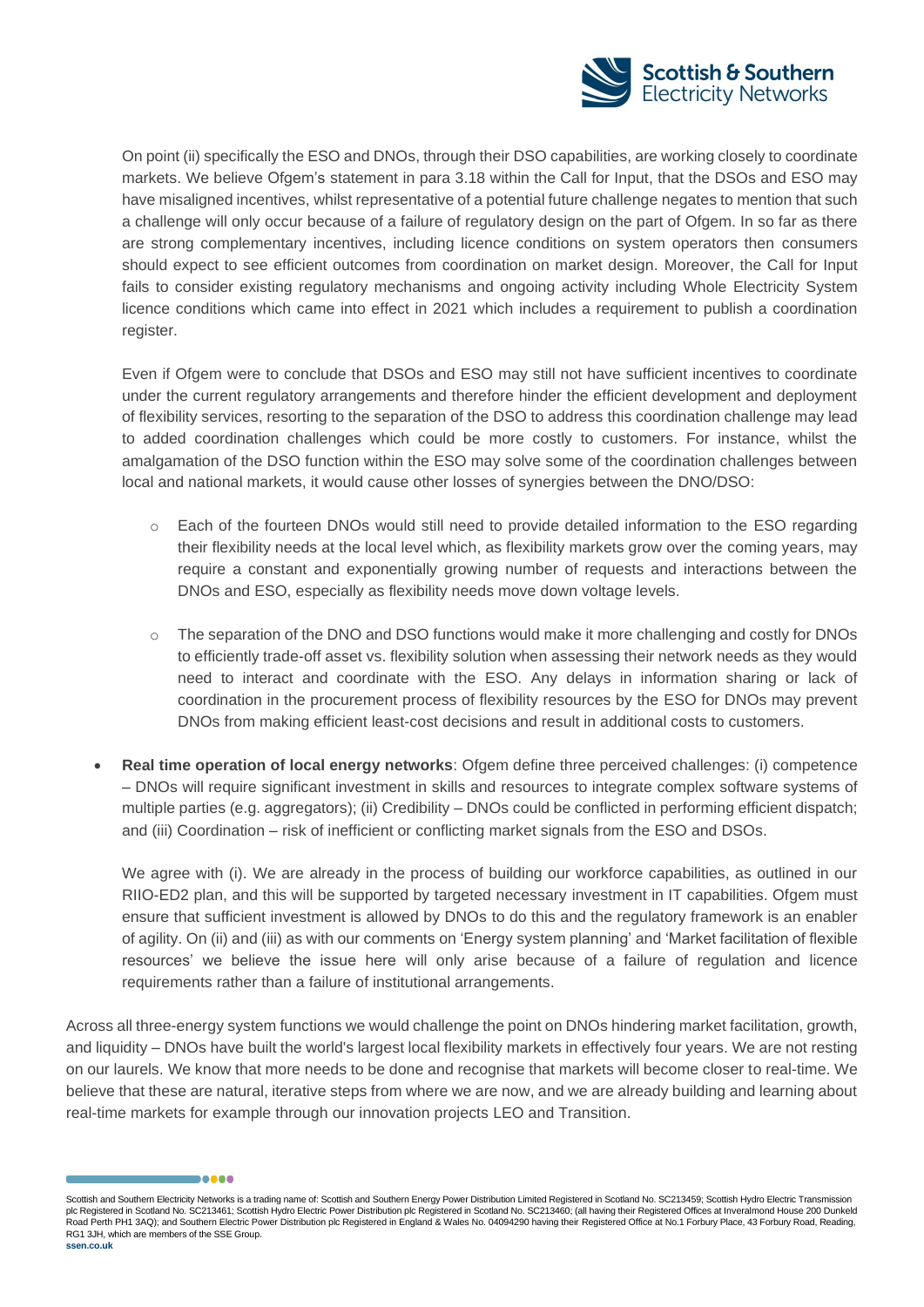![](_page_9_Picture_0.jpeg)

## **4. Overall, what do you consider the biggest blocker to the realisation of effective energy system planning and operation at sub-national level?**

We are extensively developing our capabilities as a DSO to further unlock the significant value potential at a local level. To date the greatest need for coordination has been on the higher voltages of distribution grids (e.g. 33kV and above) where because of the penetration of DER the resultant local network constraint impacts have been greatest. Extending system coordination to lower voltages (e.g. 11kV and below) to enable the huge potential value from technologies like vehicle-to-grid is a challenge of significantly greater magnitude than higher distribution voltages. With the significant expected volume and widespread coverage of electric vehicles, all parts of our lower voltage network will be potentially impacted, compared to only localised constrained areas for higher voltage levels. Similar challenges will also be true for heat electrification. To scale our ability to deliver system coordination the biggest potential barriers we could face include:

- **The potential for a lack of agile regulatory allowances and incentives** critically this will be required for the common digital capabilities needed across DNOs to enable coordination and optimisation as a DSO. Regulatory funding must keep pace with the required updates to critical systems we will need to install and the associated monitoring and communication infrastructure across our lower voltage network. We currently apply for allowance approval on five yearly cycles with some limited provision to adjust allowances within regulatory periods. The potential barriers we could face are: (a) Ofgem sets insufficient allowances to deliver prescribed outputs; and (b) allowance renewal windows do not keep pace with the rapidly evolving requirements, especially cyber security requirements.
- **Continued policy uncertainty on institutional arrangements and potential fragmentation of DSO governance arrangements** – review processes like this Call for Input are welcome, but bring the potential for prolonged policy uncertainty, potentially lengthy transition periods, and possible fragmentation of critical institutions. Significant time and resources are increasingly being devoted to this DSO question already. Whilst the policy debate persists, and including any transition periods to new arrangements, there could be a substantial interference with achieving whole system coordination and net zero targets; and this could result in higher transition costs and delays. Should the construct of institutional arrangements change in the future, greater fragmentation of critical institutions are likely to present a significant barrier to system coordination during any transition.
- **Limited capacity and capability of local authorities to engage and lack of democratically appointed local energy and transport strategic coordinators** – as mentioned in our response to question three, significant progress has been made by DNOs working with local authorities and devolved government to develop standardised approaches to coordinate local energy planning. Our RIIO-ED2 Business Plan is a case in point and is fully aligned with Ofgem's baseline expectations; and the Local Area Energy Plans (LAEPs), which SSEN have in place across several of our regions is a good example of this. There are however limits to the capacity and capability of local authorities to engage, coupled with a lack of democratically appointed local energy and transport strategic coordinators to fulfil a role which goes beyond that of DNO/DSOs. Many local authorities have a high willingness to engage with the energy transition, but there is no consistency in aspiration level or financial backing to implement. We often find a common barrier exists in that capacity and capabilities of local authorities to participate in detailed examination of need in their areas is limited. From time-to-time this barrier can be exacerbated

Scottish and Southern Electricity Networks is a trading name of: Scottish and Southern Energy Power Distribution Limited Registered in Scotland No. SC213459; Scottish Hydro Electric Transmission plc Registered in Scotland No. SC213461; Scottish Hydro Electric Power Distribution plc Registered in Scotland No. SC213460; (all having their Registered Offices at Inveralmond House 200 Dunkeld Road Perth PH1 3AQ); and Southern Electric Power Distribution plc Registered in England & Wales No. 04094290 having their Registered Office at No.1 Forbury Place, 43 Forbury Road, Reading, RG1 3JH, which are members of the SSE Group. **ssen.co.uk**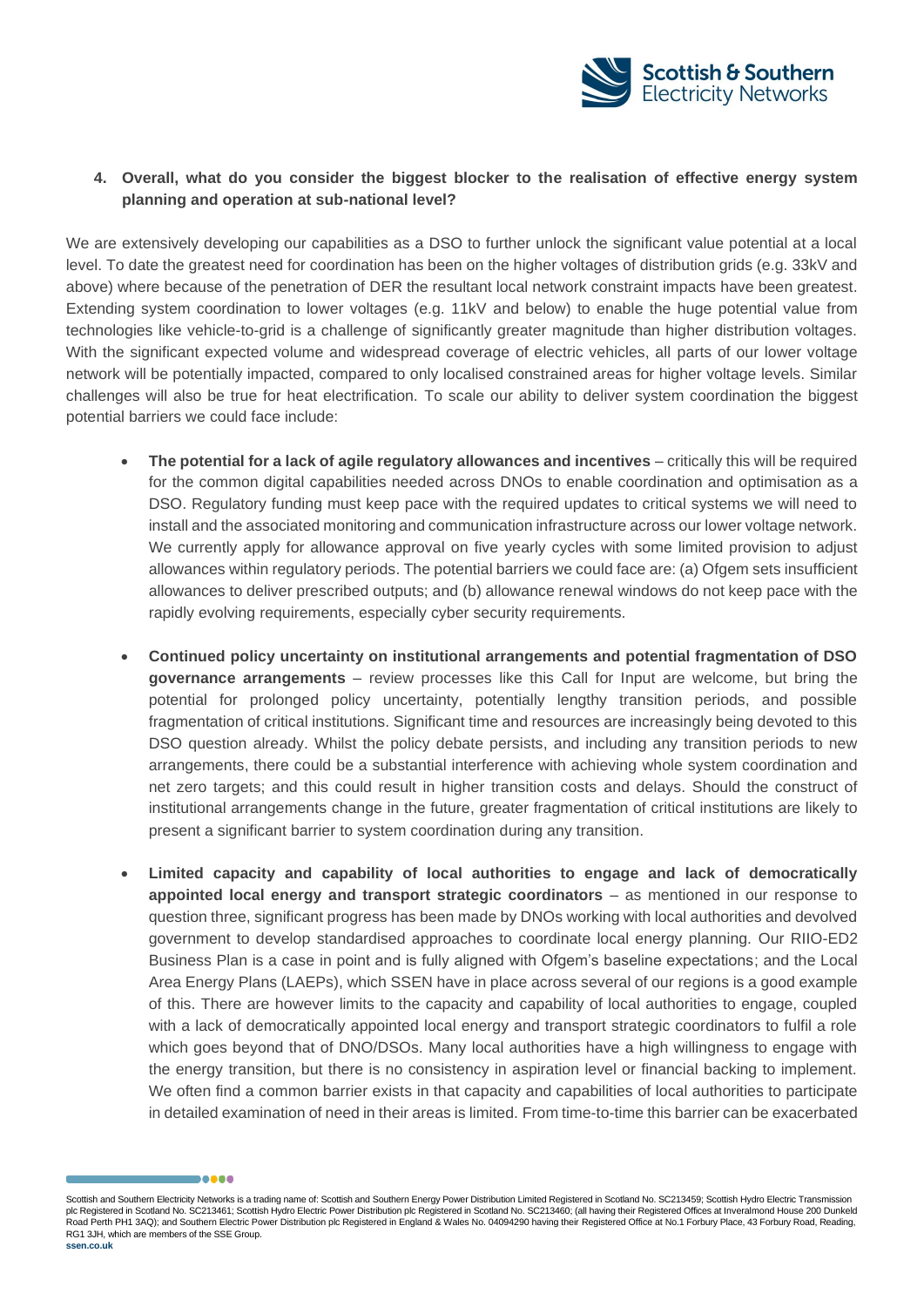![](_page_10_Picture_0.jpeg)

by a lack of understanding on roles and responsibilities within local authorities and limited clarity on 'who pays' for infrastructure upgrades.

- **Limited and/or conflicting incentives on the wider value chain participants (e.g., not price control regulated entities) to coordinate on the achievement of common goals** – greater system coordination can only be enabled through participation across the full value chain aligned with common goals and principles. Whilst there are significant requirements, and supporting incentives, on DNO/DSOs and the ESO to play a full enabling role by virtue of regulatory frameworks, there is risk that goals and principles do not extend to other participants (e.g., aggregators and suppliers) or are conflicting with those on DNO/DSOs and the ESO. There are examples of larger generation developers incentivised through participation in national markets creating constraints on the local electricity network, whilst not participating in local flexibility markets to alleviate constraints they are partially responsible for creating. This could be because participation undermines project needs cases or for revenue maximation reasons. More needs to be done to investigate and resolve these issues at a policy level to ensure connections provide net benefits to consumers when all points of the system are examined. Another example of uncoordinated common goals is that there is no standard for energy data that is easily accessible and understandable to local planning authorities. ENA is working with members on a National Energy System Map (NESM<sup>3</sup>) which will help, but we need the rest of the energy industry to step-up as well.
- **Clarity on Whole System roles and accountabilities in enabling net zero** this Call for Input makes a good first step in the need to find a way through the sometimes-confusing accountabilities for enabling and delivering different energy system functions. However, much more needs to be done to provide clarity especially in whole system planning and market development.

## **5. Do you agree with the opportunities of change we outline and the potential benefits they may create?**

We infer this question relates to whether we agree with the functional synergies (described in paragraph 3.27) that need to be maximised regardless of the design of enduring institutional and governance arrangements. We would not define these as 'opportunities of change' because Ofgem have not provided evidence that these functional synergies are not being delivered today or cannot be delivered in the future without change to institutional or governance arrangements.

Setting the definition aside we agree with the functional synergies described in paragraph 3.27, albeit defined at a very high- level, and their benefits are those that need to be maximised; but we note that these are all functional synergies we are delivering today and are striving to continue to maximise within the current institutional and governance framework. There are strong incentives and licence conditions in place today to drive these functional synergies and we believe there are other options to unlock the full value from these synergies that will deliver greater consumer benefits in the context of net zero transition other than full reform of institutional and governance arrangements suggested by this Call for Input.

## **6. Are there additional opportunities for change and benefits that we have not set out?**

Synergies in planning with other whole system vectors, such as transport, have not been outlined and are important to capture as areas for maximisation. It is critical a whole system approach is taken to planning and synergies are

Scottish and Southern Electricity Networks is a trading name of: Scottish and Southern Energy Power Distribution Limited Registered in Scotland No. SC213459; Scottish Hydro Electric Transmission plc Registered in Scotland No. SC213461; Scottish Hydro Electric Power Distribution plc Registered in Scotland No. SC213460; (all having their Registered Offices at Inveralmond House 200 Dunkeld Road Perth PH1 3AQ); and Southern Electric Power Distribution plc Registered in England & Wales No. 04094290 having their Registered Office at No.1 Forbury Place, 43 Forbury Road, Reading, RG1 3JH, which are members of the SSE Group.

<sup>3</sup> <https://www.energynetworks.org/newsroom/new-digital-energy-system-map-shows-the-power-potential-of-energy-digitalisation>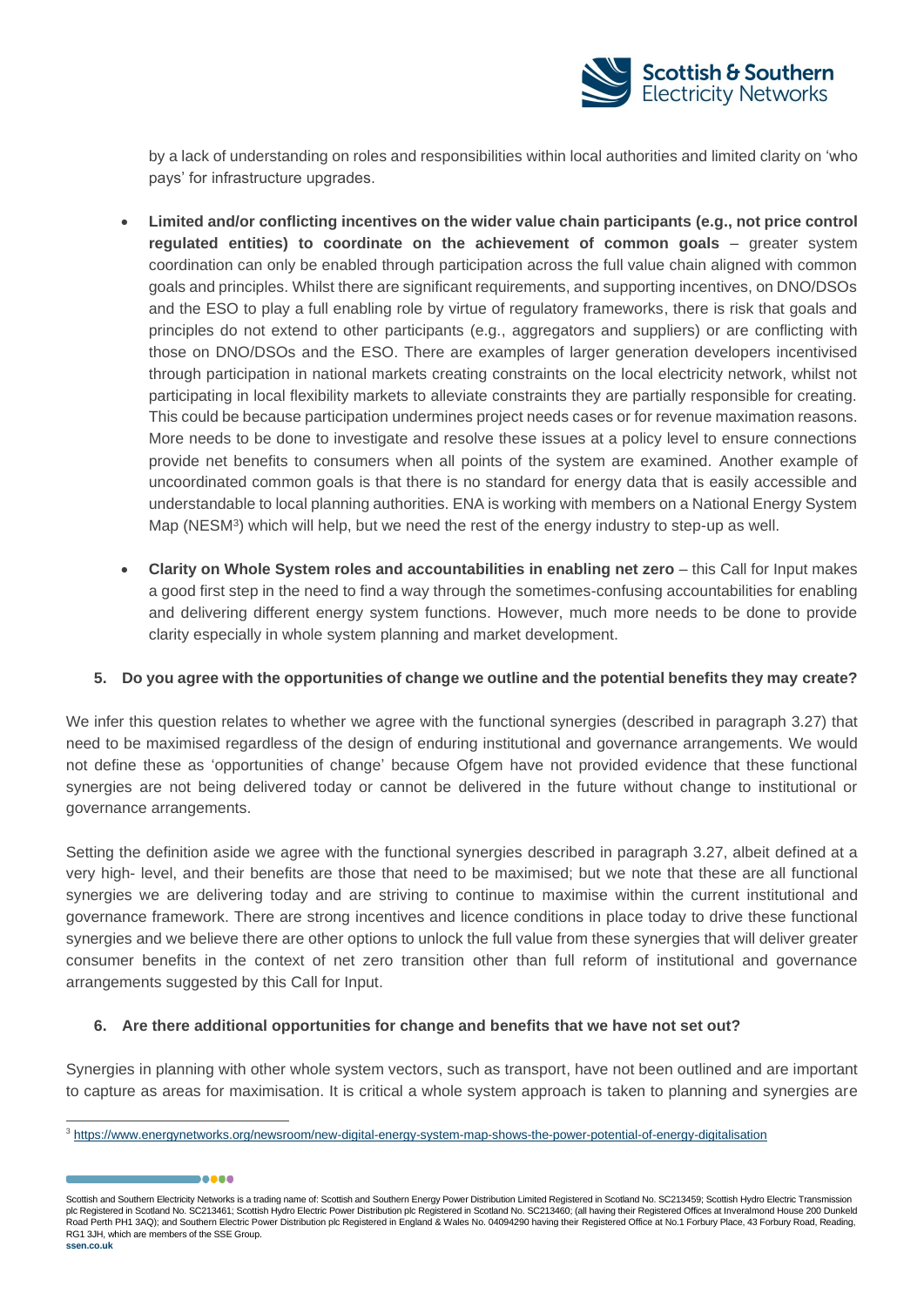![](_page_11_Picture_0.jpeg)

maximised with the deployment of electric vehicle charge points and heat electrification. Further, synergies across energy system vectors (e.g. electricity and gas) need to be called out more clearly.

## **7. We set out a number of risks associated with change. Do you agree with these risks and the potential costs they create? Are there additional risks of change and costs that have not been set out?**

Any changes to institutional or governance arrangements entails significant costs, including one-off and on-going costs, as well as losses of synergies from operating the DNO and DSO separately. Further the significant difficulties including time and resources required both for companies and the regulator, would also interfere with achieving net zero. We agree with Ofgem's high-level listing of some of the risks of change identified in the Call for Input, including: impacts on delivery of net zero, the impacts of significant change potentially required through industry (e.g., introduction of new codes), one- off and ongoing cost implications of change, and the loss of operational synergies.

In recent work we commissioned from NERA Economic Consulting some of these one-off and on-going costs are quantified and discussed in greater detail. They also identity and provide substantive evidence for the potential loss of synergies from separation of the DSO and DNO which would be occurred to varying extents in any of the framework models. Below we highlight some of the most important conclusions reached by NERA which we think Ofgem should consider carefully as next steps to the Call for Input:

"*Economic theory suggests that the benefits of vertical integration are more efficient coordination between different parts of the value chain, the avoidance of transaction costs, avoidance of duplicated overheads. These benefits are greater especially when the contracting involves highly complex activities, may be infrequent, involves durable and*  large assets or services, involves large degrees of uncertainty over the value of assets or services, and where that *value is difficult to verify by the contracting party.<sup>4</sup> Based on the economic theory therefore separation of a vertically integrated company would therefore result in incremental costs associated with increased coordination requirement, duplication of overheads and overall losses of vertical synergies. These costs are likely to vary depending on the level of functional and business separation of the chosen DSO governance model, and, …, tend to increase with stronger and deeper levels of separation between the DSO and DNO functions*".

In Table 1 below we summaries the key categories of costs associated with separation of institutional and governance arrangements. A full description is available within the NERA report.

| <b>Loss of Synergy</b>                       | <b>Description</b>                                                                                                                                                                                                                                                                                                                                                                                                                         |
|----------------------------------------------|--------------------------------------------------------------------------------------------------------------------------------------------------------------------------------------------------------------------------------------------------------------------------------------------------------------------------------------------------------------------------------------------------------------------------------------------|
| Loss of cost synergy<br>(economies of scope) | Duplication of overheads and shared costs from creating vertically<br>$\bullet$<br>separated DNO and DSO entities.                                                                                                                                                                                                                                                                                                                         |
| Loss of operational synergies                | Vertical integration allows operational synergies in delivering the<br>$\bullet$<br>services required by customers from the DNO and DSO functions.<br>Separation results in increased costs of coordination and creates<br>"transaction costs" when the DNO and DSO need to interact.<br>Also, because the requirements the DNO and DSO may have for<br>$\bullet$<br>services from each other may be complicated to codify, there may be a |

#### Table 1: Summary of potential losses of synergies (source: NERA)

.....

Scottish and Southern Electricity Networks is a trading name of: Scottish and Southern Energy Power Distribution Limited Registered in Scotland No. SC213459; Scottish Hydro Electric Transmission plc Registered in Scotland No. SC213461; Scottish Hydro Electric Power Distribution plc Registered in Scotland No. SC213460; (all having their Registered Offices at Inveralmond House 200 Dunkeld Road Perth PH1 3AQ); and Southern Electric Power Distribution plc Registered in England & Wales No. 04094290 having their Registered Office at No.1 Forbury Place, 43 Forbury Road, Reading, RG1 3JH, which are members of the SSE Group. **ssen.co.uk**

<sup>4</sup> Burger, S. et al. (2019), Restructuring Revisited Part 1: Competition in Electricity Distribution Systems, The Energy Journal, 40(3), p. 33.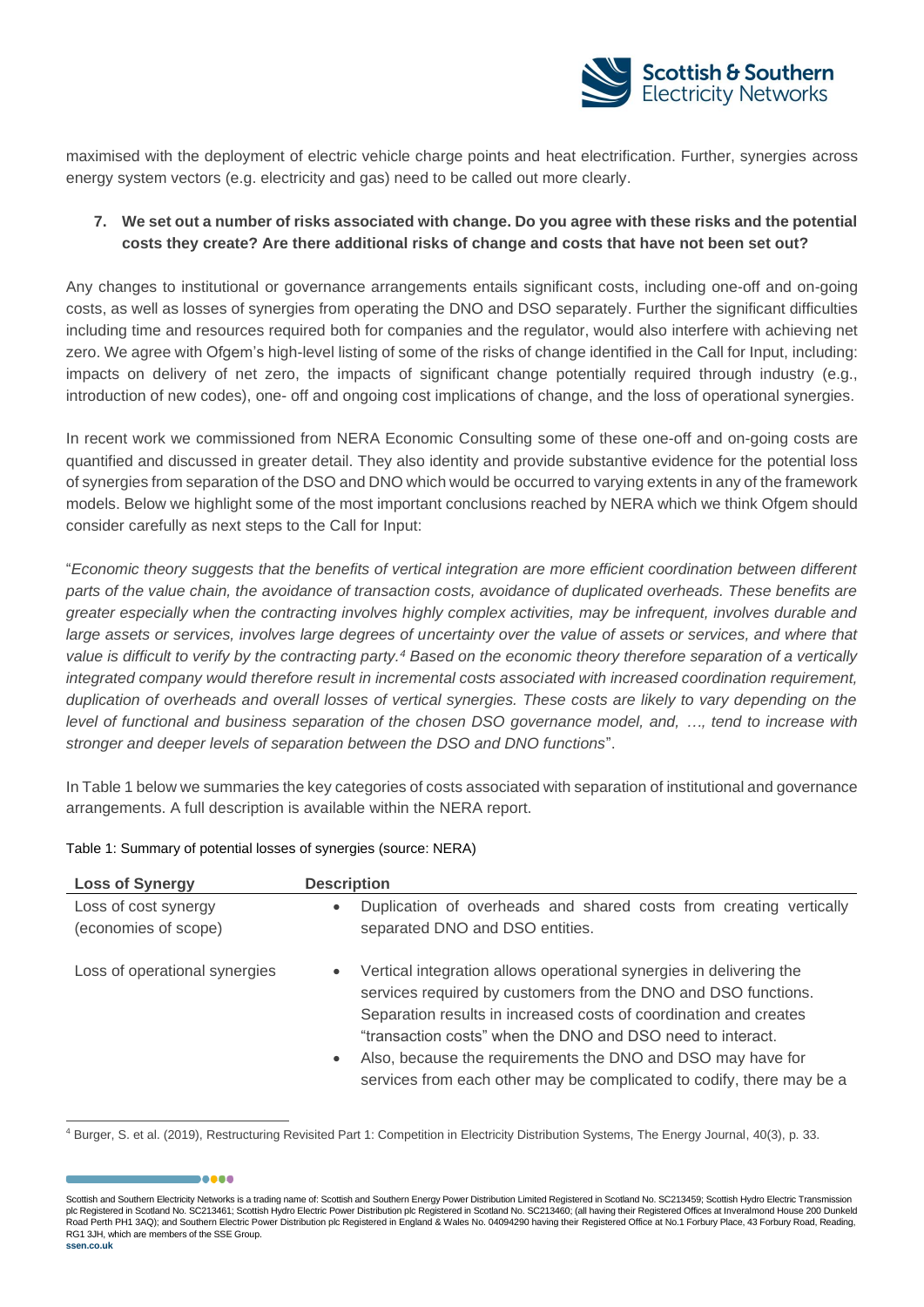![](_page_12_Picture_0.jpeg)

problem known in the economics literature as "imperfect contracting", resulting in DNOs and DSOs interacting less than would be economically efficient, and the services they provide to each other not always being conducive to minimising their combined costs and maximising service quality for network users.

Loss of informational synergies • Similar to the loss of operational synergies, separating the DNO and DSO functions may reduce information exchange between the two entities. This could increase costs and reduce service quality if some parts of the business face costs or delays in obtaining the information they need. For example, control room operation, market development and planning functions may need to regularly exchange information to ensure security of supply.

Loss of other, less tangible, synergies • Vertical integration allows a firm to use its resources flexibly, e.g., allowing staff to move flexibly between DSO and DNO functions depending on business need. This would become more difficult / costly under the more strictly separated governance models.

Financial synergies • An integrated entity is likely to benefit from lower financing costs, given its larger size and potential risk from having a diversified set of activities. Financing costs could increase under the more strictly separated governance models of ownership unbundling.

Ofgem are correct to point out in the Call for Input (para. 3.29 - 3.30) that there are significant differences between transmission and distribution level reform which introduces different risks. NERA note these key differences present risks at distribution such as the potential for lack of coordination and misalignment of incentives negatively impacting reliability and security of supply:

*"Under the current regulatory framework, DNOs have a responsibility for achieving security of supply targets through a range of different regulatory mechanisms. First, DNOs must adhere to minimum standards of performance outlined in their licences. They have to achieve the required restoration times required under Engineering Recommendation P2/7, have obligations regarding Guaranteed Standards of Performance, and commit to maintain and improve asset health as a "secondary deliverable" under the RIIO price control.* 

*In addition to these obligations that contribute to security of supply, DNOs are also held responsible for network reliability through security of supply standards and the Interruptions Incentive Scheme (IIS) that rewards (or penalises) DNOs for not meeting target levels of performances for unplanned and planned Customer Interruptions (CIs) and Customer Minutes Lost (CMLs).* 

*The combination of these mechanisms ensures DNOs have a balance of incentives and obligations that protect the security and reliability of supply provided to customers. Hence separation of the DSO requires that these responsibilities be assigned to:* 

- *The DSO which would be responsible for network planning and procuring network and non-network solutions for network expansion and maintenance; and/or*
- *The DNO, which would still be responsible for delivering and implementing those plans, would retain operational responsibility for restoring service after faults arise, and may retain some degree of discretion and autonomy in the decision-making around specific investment decisions.*

Scottish and Southern Electricity Networks is a trading name of: Scottish and Southern Energy Power Distribution Limited Registered in Scotland No. SC213459; Scottish Hydro Electric Transmission plc Registered in Scotland No. SC213461; Scottish Hydro Electric Power Distribution plc Registered in Scotland No. SC213460; (all having their Registered Offices at Inveralmond House 200 Dunkeld Road Perth PH1 3AQ); and Southern Electric Power Distribution plc Registered in England & Wales No. 04094290 having their Registered Office at No.1 Forbury Place, 43 Forbury Road, Reading, RG1 3JH, which are members of the SSE Group.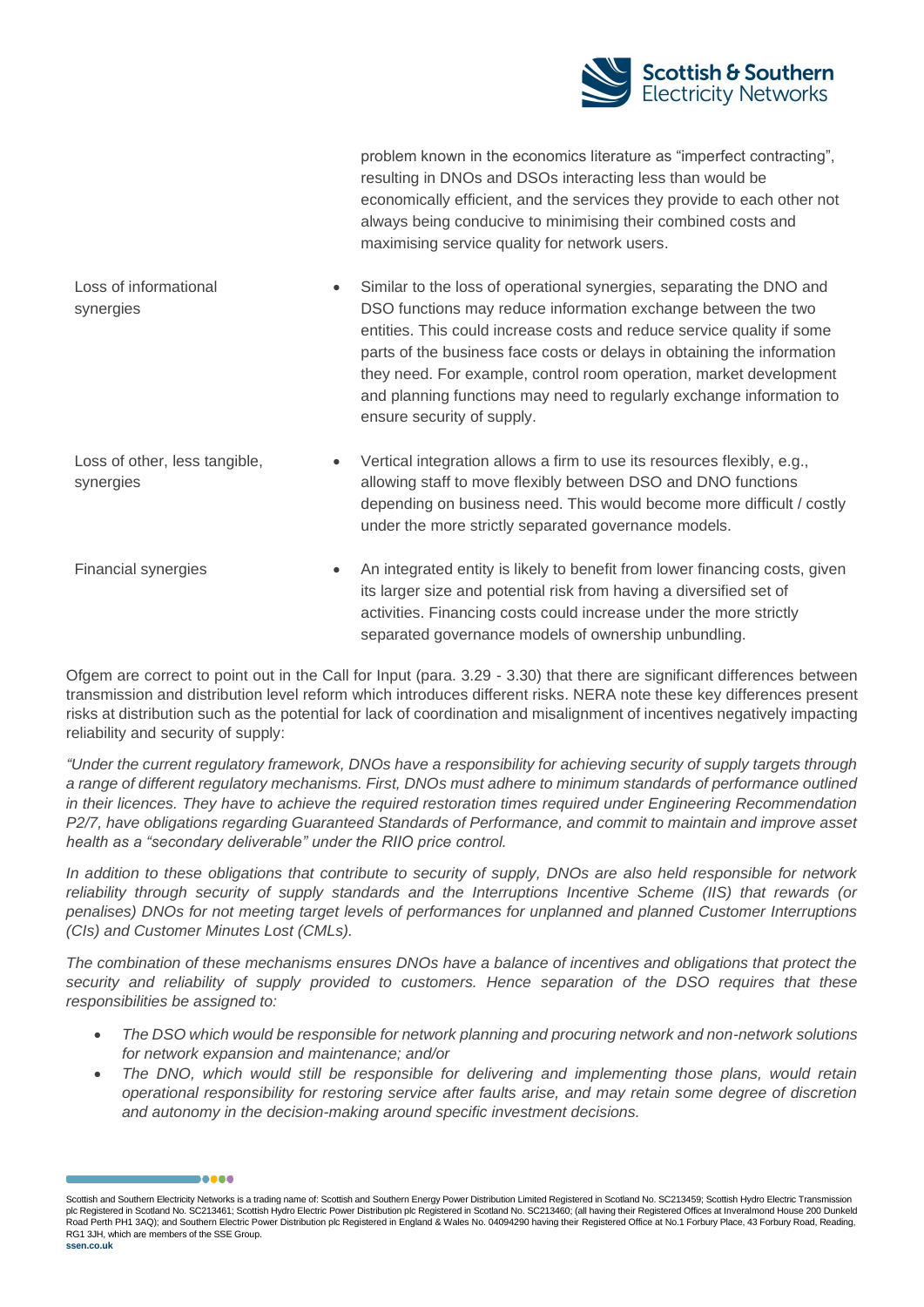![](_page_13_Picture_0.jpeg)

*In practice, therefore, both the DNO and DSO could be responsible for ensuring reliability and security of supply, depending on the allocation of responsibilities between them. This creates a risk that responsibilities for maintaining security of supply will "fall between the gaps" of the roles defined for the separated entities. Indeed, as noted by Burger et al (2019):* 

*"The DNO would then be responsible for implementing IDSO network expansion and maintenance plans, although the IDSO may not have the legal authority to force a legally distinct DNO to make any specified investment. The DNO will retain some autonomy in determining how to implement network plans. Neither the IDSO nor DNO would be solely responsible for ensuring reliability, which creates a "moral hazard in teams" problem; that is, both parties have an incentive to free ride off of the other party's efforts to ensure reliability"<sup>5</sup>*

*To make some practical examples:*

,,,,,

- *Under a separated model in which the DSO is responsible for network planning, it is likely that the security of supply standard (P2/7) would need to become an obligation on the DSO, as the DNO would not be able*  to choose itself whether to comply with it because it would not take planning decisions. For instance, National *Grid ESO is required by its licence, to plan, develop and operate the National Electricity Transmission System (NETS) in accordance with the Security and Quality of Supply Standard (SQSS). However, whether the system actually delivers the required levels of network capacity following the planning decisions taken by the ESO to adhere to the planning standards would be determined by the DNO's ability to deliver investments. If the ESO's understanding or knowledge about the time required to deliver certain upgrades to the network are wrong, or there are delays or inaccuracies in the communications between DNO and DSO, the network*  upgrades may not be delivered at the time or for the cost expected by the ESO when taking planning *decisions.*
- *Under a separated model, the current IIS mechanism that rewards/penalises DNOs for changes in CIs/CMLs may need to be revised. Depending on the responsibilities allocated to the DNO and DSO businesses, DNOs would almost certainly retain responsibility for at least some activities that affect CI/CML performance, such as maintenance policies and emergency fault restoration capacity, while the DSO would also influence CIs/CMLs through longer-term planning decisions. Hence, both parties would be exposed to each other's decisions if they are both incentivised to improve interruption performance. This risks a "moral hazard" problem that would reduce service quality for customers, described above by Berger (2019), and potentially increases costs because each party could – depending on the redesign of the IIS – be exposed to the performance of the other.*

*These practical examples of "transaction costs" may cause higher costs for consumers, delays in connections and/or security of supply problems. Such higher costs may arise both in a business-as-usual operating mode, but the same costs could increase exponentially under extreme event conditions (e.g., storms) where the clear identification and attribution of responsibilities is essential to ensure reliability of the network and security of supply for customers. It follows that business separation may result in a deterioration in the level of network security and reliability because of the challenges in defining responsibilities between the DNO and DSO, the potential moral hazard problems, and the costs and delays entailed in the interactions between the separated businesses."*

NERA go on to note that coordination challenges may arise at the transmission level too, but would be far more significant in distribution systems:

*"It is possible that coordination problems exist at the interface between the TO and the ESO. As Ofgem noted in the ESO legal separation impact assessment, under the joint ownership model, the SO is an integrated part of National Grid. As a result, National Grid (as a TO) has an incentive to make decisions that help reduce constraint and other* 

Scottish and Southern Electricity Networks is a trading name of: Scottish and Southern Energy Power Distribution Limited Registered in Scotland No. SC213459; Scottish Hydro Electric Transmission plc Registered in Scotland No. SC213461; Scottish Hydro Electric Power Distribution plc Registered in Scotland No. SC213460; (all having their Registered Offices at Inveralmond House 200 Dunkeld Road Perth PH1 3AQ); and Southern Electric Power Distribution plc Registered in England & Wales No. 04094290 having their Registered Office at No.1 Forbury Place, 43 Forbury Road, Reading, RG1 3JH, which are members of the SSE Group. **ssen.co.uk**

<sup>5</sup> Burger, S. et al. (2019), Restructuring Revisited Part 1: Competition in Electricity Distribution Systems, The Energy Journal, 40(3), p. 41.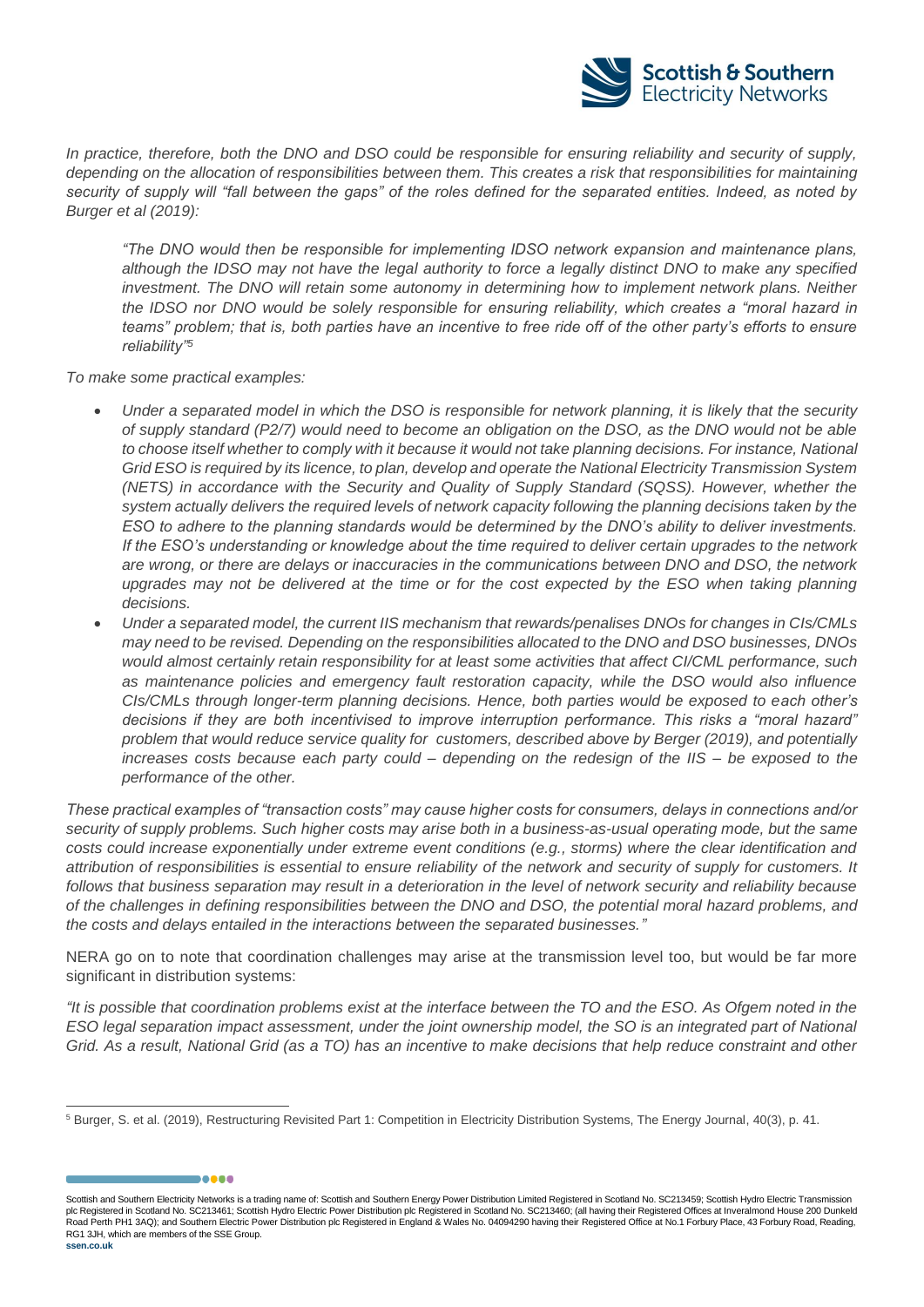![](_page_14_Picture_0.jpeg)

*operational costs incurred by the SO. However, legal separation of the ESO from the TO will impair such an incentive.<sup>6</sup>*

*While there are challenges in the interface between TOs and the ESO, the transmission system is considerably simpler than the distribution networks:*

- *While transmission systems comprise a relatively small number of large assets, distribution systems are considerably more complex, as they comprise many more assets of a lower value.*
- *As such, information availability is likely to be lower, e.g., DNOs themselves may not have full information about the nature and performance of their assets, as they are small (e.g., LV), potentially very old and often located underground. Hence, DNOs sometimes have to make planning decisions flexibly and pragmatically, and it would be more challenging to align such decisions between separated DNO and DSO businesses.*

*As a demonstration of this, the number of interventions in the network is also much larger:*

- *DNOs all interact with the network much more frequently than TOs. We estimate from the 2020/21 RRP data that the 14 DNOs have added 531,067 assets per year to their networks since the start of the ED1 period.<sup>7</sup> However, the number of interactions with the network increases exponentially as the voltage level of the network reduces. At the 132kV voltage levels, the DNOs together have added 2,424 asset units per year over ED1, as compared 8,449 asset units per year in the EHV network, 55,597 asset units per year in the HV network and 464,598 asset units per year in the LV network. The number of asset additions for LV are orders of magnitude higher than in the EHV or 132kV networks. Taking the 132kV network as a proxy for the transmission system, this shows that the DNOs interact far more frequently with their networks than the TOs.<sup>8</sup>*
- *The 14 DNOs have also repaired 170,411 faults per year in total over the ED1 period to date.<sup>9</sup> The ED1 RRPs also illustrate how the number of faults falls at higher voltage levels. At the 132 kV voltage levels, the DNOs have dealt with 474 faults per year over ED1, as compared to 3,106 faults per year in the EHV network, 32,583 faults per year in the HV network and 134,249 faults per year in the LV network. Each of these incidents requires DNOs to make planning decisions in operational time horizons, e.g. on choices between repairs and replacement, and it would not be practical (i.e. prohibitively costly) to consult an independent DSO on this choice. The average number of faults are orders of magnitude higher at LV and HV than at EHV and 132kV, therefore, it is reasonable to believe the DNOs need to take many more planning decisions than the TOs.*
- *Similarly, we estimate that the DNOs manage over 29 million connections and provide around 78,000 new connections each year.<sup>10</sup> This number of new connections is considerably higher than the number of connections to the transmission system.*
- *The complexity of – and need for flexibility in – DNOs' planning decisions would also be significantly greater in case of unexcepted and exceptional events which require almost real-time and very fast response times by the operational DNO/DSO teams. For instance, severe winter storms require DNOs to respond quickly*  and pragmatically, in effect taking many planning decisions without prior notice, and all within a matter of *hours.*

<sup>9</sup> Data source: 2020/21 DNO RRP data: CV26 – Fault sheet.

.....

<sup>10</sup> As indicated by the ED1 RRP data, over the course of ED1, the total number of customers for the DNOs has increased from 29,142,564 in 2016 to 30,091,839 in 2021, which is equivalent to a 78,162 increase per year. Data source: 2020/21 DNO RRP data: M14 – Driver's sheet.

Scottish and Southern Electricity Networks is a trading name of: Scottish and Southern Energy Power Distribution Limited Registered in Scotland No. SC213459; Scottish Hydro Electric Transmission plc Registered in Scotland No. SC213461; Scottish Hydro Electric Power Distribution plc Registered in Scotland No. SC213460; (all having their Registered Offices at Inveralmond House 200 Dunkeld Road Perth PH1 3AQ); and Southern Electric Power Distribution plc Registered in England & Wales No. 04094290 having their Registered Office at No.1 Forbury Place, 43 Forbury Road, Reading, RG1 3JH, which are members of the SSE Group.

<sup>&</sup>lt;sup>6</sup> Ofgem (2017), Future Arrangements for the Electricity System Operator: Response to Consultation on SO Separation, Appendix 2 – Impact Assessment, para. 1.18.

 $7$  Data source: 2020/21 DNO RRP data: V1 – Total Asset Movement sheet.

<sup>&</sup>lt;sup>8</sup> When calculating the total number of asset additions, we add up the number of assets of different types added by the DNOs in over the relevant period. This requires one particular approximation, that each kilometre of cable or overhead line is treated as a single asset. However, given that lines for higher voltage networks are in general longer than lines at lower voltages, we consider the bias will underestimate the asset additions for lower voltage and potentially overestimate the number of interventions in higher voltage systems, so our estimation is conservative.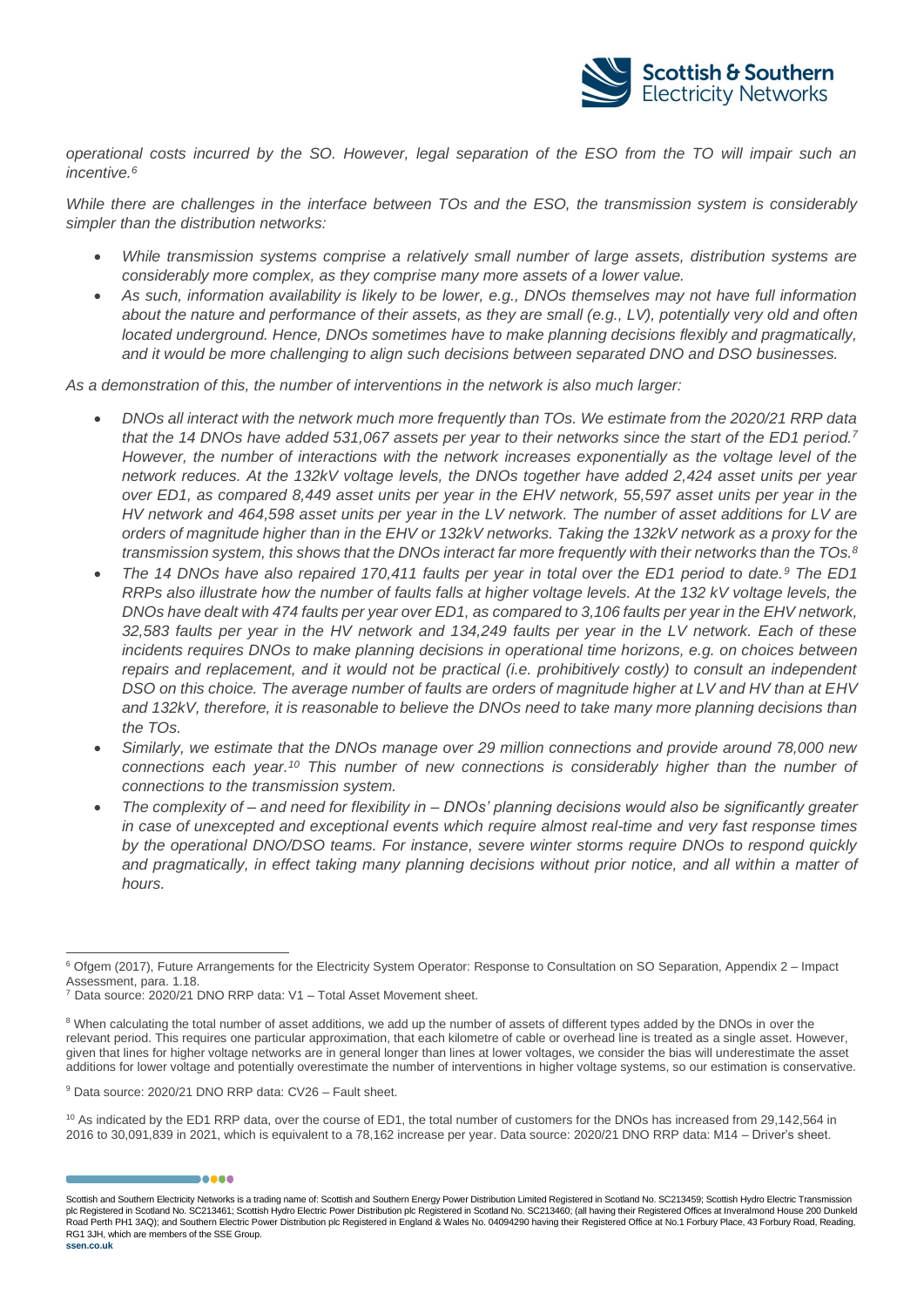![](_page_15_Picture_0.jpeg)

*The complexity of planning and operating a distribution system, as measured by the required number and speed of planning decisions, is therefore orders of magnitude greater than at the transmission level.*"

NERA go onto note that in principle, new codes or contracts could address coordination challenges, but they are unlikely to be adequate in practice:

*"Conceptually, the challenges above from separation and the coordination between DNOs and DSOs could be addressed through the development of new codes, licences or contracts. Such agreements should clearly specify the roles and responsibilities of both parties, ensuring both the DNO and DSO have aligned incentives to ensure reliability, and provide the DNO with prescriptive instructions on what investment decisions it should make when managing and operating its network.* 

*However, such codes, licences or contracts are unlikely to cater for all eventualities. The economics literature characterises these gaps in vertically separated companies' responsibilities as "imperfect contracts", which can cause inefficiency. The number of assets involved and the need to negotiate maintenance, deployment as well as factoring* in contingencies to limit liability for failures by the other party mean the contracts would inevitably involve significant *costs in negotiating and be incomplete.<sup>11</sup> The contingencies would also lead to haggling and re-negotiation after the fact.<sup>12</sup> When coordination requirements are high, the costs of separation increase due to the challenges that arise with designing contracts that are complete and efficient.<sup>13</sup>*

*Economic literature suggests that a key benefit of vertical integration is the improved coordination of investments in network infrastructure because it allows [a DNO] to internalise the costs of network externalities. As Meyer (2012a) notes, "only a vertically integrated company takes overall costs into account and therefore internalizes those network externalities by a joint decision-making over-all supply stages".<sup>14</sup> The physical realities of power networks means that network externalities exist,<sup>15</sup> and therefore coordination is needed in infrastructure investments. Bauknecht and Brunekreeft (2008) and Brunekreeft and Ehlers (2006) acknowledge that that the benefits of enhanced coordination of investments in network infrastructure and distributed generation could justify vertical integration.<sup>16</sup>*

*A benefit of vertical integration between DNOs and DSOs is therefore that planning and operational decisions are all internalised within a single entity, ensuring full accountability of that company for all aspects of the interface. In other words, under a more integrated model, DNOs can make operational decisions based on an assessment of how best to meet customers' needs and deliver the requirements placed on it, considering the incentive regime created by the regulator.* 

*This conclusion is reflected in a more recent discussion of the case for DNO-DSO separation by Burger et al. (2019) which state:* 

*"The durable network assets involved would have high degrees of locational specificity (they must be located in the right area), capital specificity (they would have little value outside of the power system), and temporal specificity (they must be available when needed). The IDSO and DNO would negotiate these contracts in* 

,,,,,

<sup>11</sup> Burger, S. et al. (2019), Restructuring Revisited Part 1: Competition in Electricity Distribution Systems, The Energy Journal, 40(3), p. 41.

<sup>&</sup>lt;sup>12</sup> Burger, S. et al. (2019), Restructuring Revisited Part 1: Competition in Electricity Distribution Systems, The Energy Journal, 40(3), p. 42.

<sup>&</sup>lt;sup>13</sup> Burger, S. et al. (2019), Restructuring Revisited Part 1: Competition in Electricity Distribution Systems, The Energy Journal, 40(3), p. 42

<sup>&</sup>lt;sup>14</sup> Meyer, R. (2012a), Vertical Economies and the Costs of Separating Electricity Supply—A Review of Theoretical and Empirical Literature, The Energy Journal, 33(4), p. 167-168.

<sup>&</sup>lt;sup>15</sup> Burger, S. et al. (2019), Restructuring Revisited Part 1: Competition in Electricity Distribution Systems, The Energy Journal, 40(3), p. 39.

<sup>&</sup>lt;sup>16</sup> (1) Bauknecht, D. & Brunekreeft, G. (2008), Chapter 13 Distributed Generation and the Regulation of Electricity Networks in Competitive Electricity Markets, [book auth.] Fereidoon P Sioshansi, Competitive Electricity MarketsDesign, Implementation, Performance; and (2) Brunekreeft, G. & Ehlers, E. (2011), Ownership Unbundling of Electricity Distribution Networks and Distributed Generation, Competition and regulation in network industries, 1(1): 63-86

Scottish and Southern Electricity Networks is a trading name of: Scottish and Southern Energy Power Distribution Limited Registered in Scotland No. SC213459; Scottish Hydro Electric Transmission plc Registered in Scotland No. SC213461; Scottish Hydro Electric Power Distribution plc Registered in Scotland No. SC213460; (all having their Registered Offices at Inveralmond House 200 Dunkeld Road Perth PH1 3AQ); and Southern Electric Power Distribution plc Registered in England & Wales No. 04094290 having their Registered Office at No.1 Forbury Place, 43 Forbury Road, Reading, RG1 3JH, which are members of the SSE Group.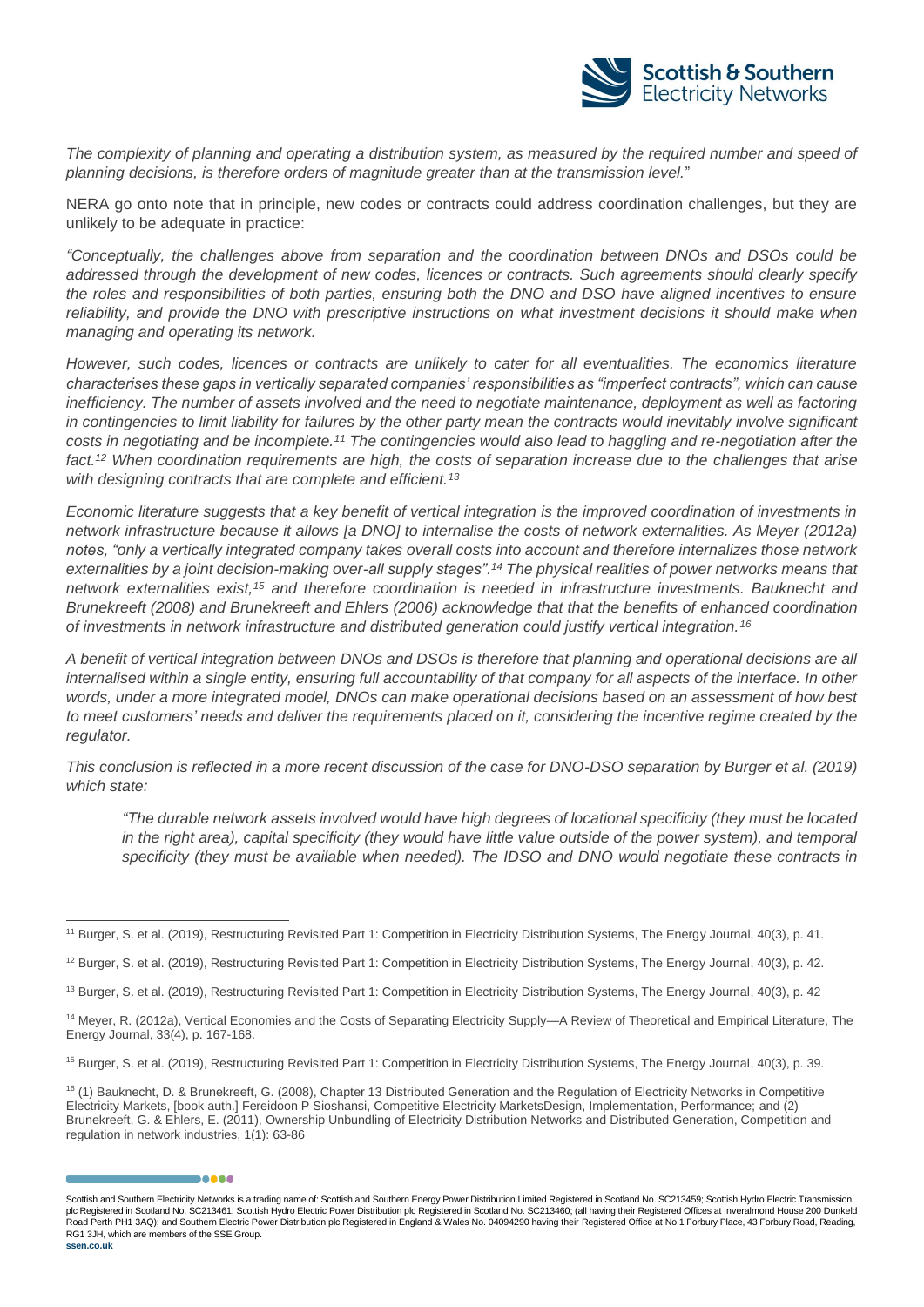![](_page_16_Picture_0.jpeg)

*the face of significant uncertainty over load growth, DER penetration, etc. … This lends itself to a high degree of integration between the IDSO and DNO." <sup>17</sup>*

*The authors conclude that a result of the specificity and uncertainty is that such contracts would inevitably be incomplete, and the cost of negotiating would "dramatically increase transaction costs".<sup>18</sup>*

*The potential increase in transaction costs from increased coordination requirements has also been acknowledged by BEIS and Ofgem in their recent impact assessment for the creation of an independent FSO. In this context, BEIS/Ofgem cite a prior study conducted by Ofgem regarding evidence that difficulties exist currently between the National Grid ESO and both the Scottish TOs and the OFTO in coordinating and that these "may be significant".<sup>19</sup> Likewise, in its 2019 response National Grid identified several barriers to the efficient operation of the ESO and TO interface, especially to make whole system decisions in the best interest of consumers, including flaws and shortcomings in the regulatory design and commercial incentives, and the high administrative burden.<sup>20</sup>*

*Separation at the distribution level would be more difficult than at the transmission level, due to the greater number of assets and coordination requirements across the network. Distribution networks are significantly more complex than transmission systems, both making it harder to regulate and harder to design appropriate and complete contracts in the form of codes, licenses or agreements.<sup>21</sup> It follows that vertical integration may the most efficient outcome in the DNO-DSO context both in terms of minimising coordination costs as well as guaranteeing network reliability for customers."*

In para 3.28 of the Call for Input, Ofgem reference "*the urgent need to decarbonise and deliver the net zero transition, time and resource will be a key factor in any decision to proceed with change.*" NERA in their report comment on the risk of change to the delivery of net zero, noting:

*"The stated aim of the government at this point in time is for a complete decarbonisation of the electricity grid by 2035.<sup>22</sup> The steps needed to achieve net zero by the legally binding dates of 2045 in Scotland and 2050 in England and Wales, require both significant investment and coordination among all different levels in the supply chain for electricity. Distribution and transmission operators will have to accommodate new sources of generation, and the increased role of renewables and flexible energy sources. As noted by the government, the models used for operating distribution networks "need to be updated" which will require coordination across "the regulator, networks, industry and government".<sup>23</sup> Therefore, undertaking the significant tasks and challenges associated with separating DNOs and DSOs at the same as pursuing net zero would exacerbate both challenges and potentially put both at risk.*

*The exact requirements that will be faced by network operators in order to reach net zero are uncertain. Whilst the*  pathway to net zero has been outlined by the government, the in-depth detail is still to be determined. However, what *is* clear is that there will be significant network investment needs to accommodate the shift in electricity generation, *and the roles of network operators is expected to shift.*

*According to the government, to fully decarbonise the power sector and keep pace with increasing demand, a total of public and private investment of between £280 billion and £400 billion is needed.<sup>24</sup> Specifically reinforcing and* 

- <sup>20</sup> BEIS (20 July 2021), Impact Assessment: Future of the System Operator, p. 22.
- <sup>21</sup> Burger, S. et al. (2019), Restructuring Revisited Part 1: Competition in Electricity Distribution Systems, The Energy Journal, 40(3), p. 40-41.
- <sup>22</sup> UK Government Website (7 October 2021), [Plans unveiled to decarbonise](https://www.gov.uk/government/news/plans-unveiled-to-decarbonise-uk-power-system-by-2035) UK power system by 2035, URL: Plans unveiled to decarbonise [UK power system by 2035 -](https://www.gov.uk/government/news/plans-unveiled-to-decarbonise-uk-power-system-by-2035) GOV.UK (www.gov.uk). Visited on 9 December 2021.
- <sup>23</sup> HM Government (December 2020), Energy White Paper: Powering our net zero Future, p. 85.
- <sup>24</sup> HM Government (October 2021), net zero Strategy: Build Back Greener, p. 99.

,,,,,

<sup>&</sup>lt;sup>17</sup> Burger, S. et al. (2019), Restructuring Revisited Part 1: Competition in Electricity Distribution Systems, The Energy Journal, 40(3), p. 41.

<sup>&</sup>lt;sup>18</sup> Burger, S. et al. (2019), Restructuring Revisited Part 1: Competition in Electricity Distribution Systems, The Energy Journal, 40(3), p. 41.

<sup>&</sup>lt;sup>19</sup> Burger, S. et al. (2019), Restructuring Revisited Part 1: Competition in Electricity Distribution Systems, The Energy Journal, 40(3), p. 41.

Scottish and Southern Electricity Networks is a trading name of: Scottish and Southern Energy Power Distribution Limited Registered in Scotland No. SC213459; Scottish Hydro Electric Transmission plc Registered in Scotland No. SC213461; Scottish Hydro Electric Power Distribution plc Registered in Scotland No. SC213460; (all having their Registered Offices at Inveralmond House 200 Dunkeld Road Perth PH1 3AQ); and Southern Electric Power Distribution plc Registered in England & Wales No. 04094290 having their Registered Office at No.1 Forbury Place, 43 Forbury Road, Reading, RG1 3JH, which are members of the SSE Group.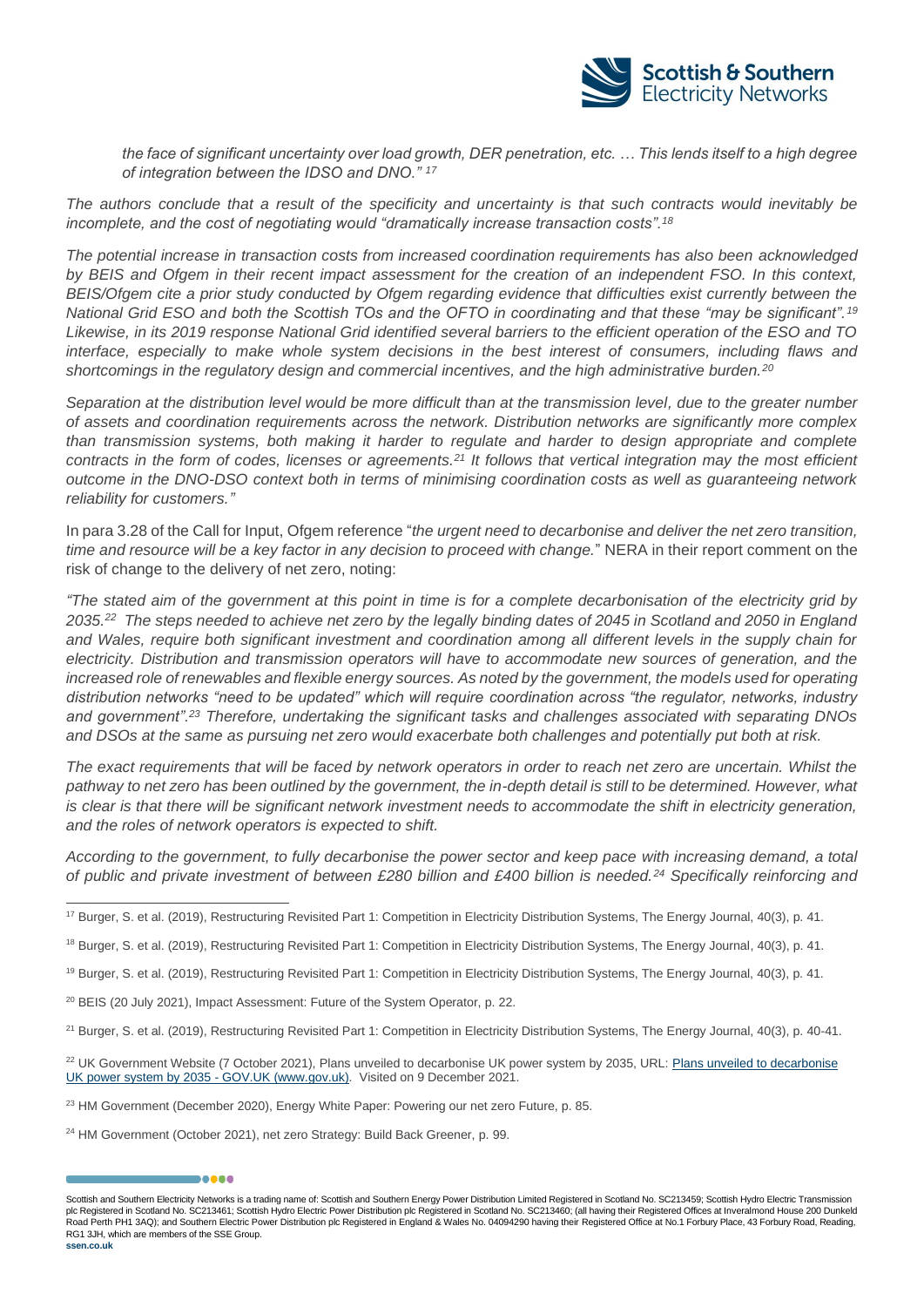![](_page_17_Picture_0.jpeg)

*maintaining electricity transmission and distribution networks will cost between £20 billion and £30 billion by 2037.25 These costs will be passed on to consumers through the allowed revenues by Ofgem. <sup>26</sup> More broad estimates on*  the investment needed in the power grid to reach net zero by PWC points to an annual investment of £8.9 billion to *2030 being required.<sup>27</sup>*

Large investments are needed to deal with both changes in electricity generation and large increases in demand. In *order to reduce carbon emissions from other sectors, many industries will have to switch to electric options (such as in transport and heating) leading to increasing demand. The Climate Change Committee, the independent body established to advise the government on climate change, estimates that new demands will mean demand rises by 50 per cent by 2035, and by 100 or 200 per cent by 2050.<sup>28</sup>*

*This will coincide with a rise in the portion of production from low carbon sources and an increased need for storage. The rise of renewable sources and distributed energy resources needed to decarbonise the grid will lead to a more decentralised grid with the need for increased coordination across the different levels of supply.<sup>29</sup>*

*NGESO has already published information on how they believe the system will evolve to cope with these challenges, at least in the short term. In their vision for 2025, NGESO discusses the new roles DSOs will have to undertake, with changes to market design in response to distributed energy and a much greater need for coordination with the ESO. This will see significant changes to the role of a DSO and the tasks they have to take on.*

*As a result, separating DNOs and DSOs at this stage will likely come into conflict with the goal of net zero. The changes needed to achieve net zero are major and present a major evolution for the role of the DSO. Separating DNOs and DSOs would also create difficulties in coordination and come with major costs, with an uncertain upside. These would only add to the difficulties that will be faced in the transition to net zero. Additionally, the costs faced when separating would also be on top of the investment needed to reach net zero, costs which would ultimately be passed onto consumers.*

*From the perspective of an economic welfare analysis, in which we assume there is no hard limit on resources that can be purchased by ESOs, DNOs and DSOs in the labour and factor input markets, there would be no theoretical reason to assume net zero cannot be achieved under any of the DSO separation models. However, this assumption may not be correct in reality. The government policy objective of achieving net zero will require enormous levels of investment and will absorb a lot of human capital and therefore overall resource constraints, which could put at risk the objective of achieving net zero by the legally binding dates described above, must be considered.*

*DNO-DSO separation would also require substantial one-off and on-going separation costs and would absorb*  resources (including staff within the DNO) that could be deployed on other aspects of meeting the net zero challenge. *This suggests that business separation would be detrimental to achieving net zero due to the higher costs that would then be required to achieve this goal.*

*Of course, if it were the case that there were benefits to separation from the avoidance of a material and wellevidenced asset ownership bias, this argument would not hold, as the unnecessary investment resulting from such a bias would also absorb resources. However, no such evidence of inefficiency caused by an asset ownership bias exists. We accept this evidence may become available in the future, at which point Ofgem could reassess the need for separation, but at the moment it does not exist. There are also a number of costs associated with the new interface* 

,,,,,

Scottish and Southern Electricity Networks is a trading name of: Scottish and Southern Energy Power Distribution Limited Registered in Scotland No. SC213459; Scottish Hydro Electric Transmission plc Registered in Scotland No. SC213461; Scottish Hydro Electric Power Distribution plc Registered in Scotland No. SC213460; (all having their Registered Offices at Inveralmond House 200 Dunkeld Road Perth PH1 3AQ); and Southern Electric Power Distribution plc Registered in England & Wales No. 04094290 having their Registered Office at No.1 Forbury Place, 43 Forbury Road, Reading, RG1 3JH, which are members of the SSE Group.

<sup>&</sup>lt;sup>25</sup> HM Government (October 2021), net zero Strategy: Build Back Greener, p. 99.

<sup>&</sup>lt;sup>26</sup> HM Government (October 2021), net zero Strategy: Build Back Greener, p. 338.

<sup>&</sup>lt;sup>27</sup> PWC (November 2020), Unlocking capital for net zero infrastructure, p. 8.

<sup>&</sup>lt;sup>28</sup> Climate Change Committee (December 2020), The Sixth Carbon Budget, p. 25.

<sup>29</sup> NGESO (2021), Enabling the DSO transition, p. 7.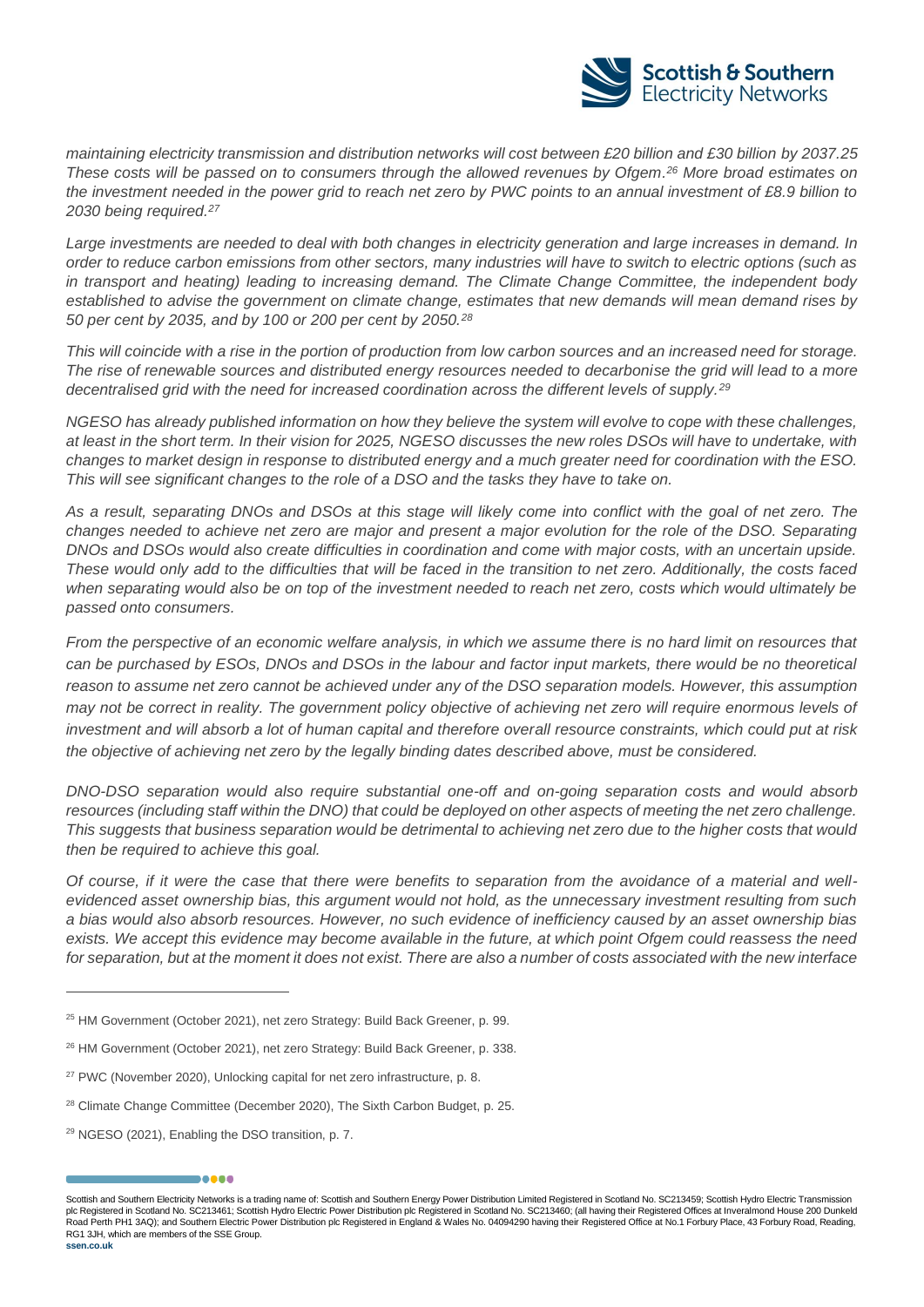![](_page_18_Picture_0.jpeg)

*between the DNO and DSO that we have not considered quantitatively which would reinforce this conclusion. These costs include the costs associated with imperfect contracting, stringent oversight and regulation among other costs which are likely to be significant and cannot be discounted.*

*Hence, the costs and resource requirement associated with business separation would distract DNOs, Ofgem and others in the industry from other challenges associated with achieving net zero, with no evidence that it would achieve a benefit. Enforcing and managing separation of DNOs and DSOs would place a significant regulatory burden among other costs, and given the benefits are uncertain to materialise, there is limited upside to separation.*

*There are also risks at the DNO-DSO interface that would result from business separation, that some outputs required by network users would be delivered to a lower quality. For example, neither party being responsible for reliability could result in a less dependable service as neither party is solely accountable for interruptions.* 

*To the extent these outcomes are needed to achieve net zero, delays caused by DNO-DSO interface issues could hamper efforts to decarbonise and could take several years to fully resolve efficiently across industry. The risks from interface issues would be minimal under a ringfencing option, as a single legal entity would be responsible for ensuring the delivery of services required by network users, and in this capacity could be held accountable. This includes in the delivery of new network capacity required to accommodate low carbon technologies onto the distribution network.* 

*Creating a net zero electricity grid requires significant changes and investment at all levels of electricity supply. There are challenges both in terms of the overall resource requirement needed to reach net zero, and the changes specific entities will need to make to deal with the differences of a net zero grid. Regarding DSOs, a net zero grid which is much more decentralised will require a greater degree of coordination with the ESO than is currently the case. The additional challenges coordinating with the DNO would compound this issue if separation were to occur. The other costs involved with separation are also significant and would interfere with the goal of net zero."*

Scottish and Southern Electricity Networks is a trading name of: Scottish and Southern Energy Power Distribution Limited Registered in Scotland No. SC213459; Scottish Hydro Electric Transmission plc Registered in Scotland No. SC213461; Scottish Hydro Electric Power Distribution plc Registered in Scotland No. SC213460; (all having their Registered Offices at Inveralmond House 200 Dunkeld Road Perth PH1 3AQ); and Southern Electric Power Distribution plc Registered in England & Wales No. 04094290 having their Registered Office at No.1 Forbury Place, 43 Forbury Road, Reading, RG1 3JH, which are members of the SSE Group.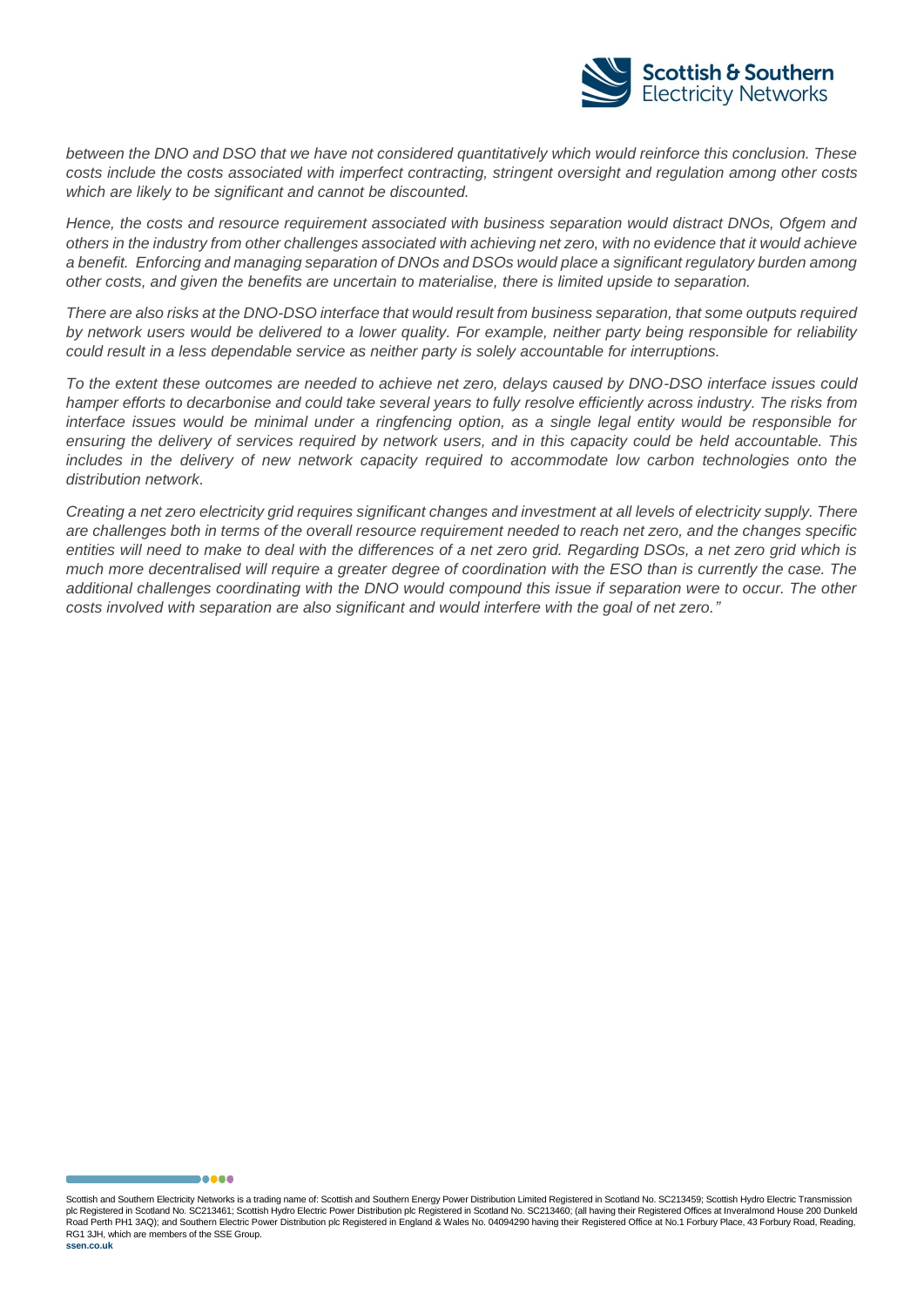![](_page_19_Picture_0.jpeg)

#### **Framework model options for enduring arrangements**

**8. For each model, we have set out the key assumptions which need to be true for the model to offer the right solution. Which of these assumptions do you agree with?**

Whilst Ofgem have set out some high-level assumptions no qualitative or quantitative impact assessment of the 'right solution' has been undertaken, therefore it is impossible to comment on the veracity of the assumptions in the context of being 'right'. We have elected therefore to re-interpret this question as 'do you agree with the underlying assumptions that need to be true in order for the model to offer a workable solution'?

Generally, the description of the models and the underlying assumptions outlined by Ofgem in the Call for Input are lacking in detail. Additionally, we do not believe the range of models presented is exhaustive and many 'sub-options' are missing. The lack of detail and range of considered model designs hinders the ability to determine whether the underlying assumptions are correct and exhaustive and therefore whether they are 'workable'. At a minimum we have identified 10 assumption areas which have not been defined for any of the models and would need to be defined by Ofgem to judge a model as 'workable':

- i. **The degree of functional separation between the DNO and DSO at an activity level needs to be defined for each framework model.** A choice is required as to which of the activities currently performed by the integrated DNO should be allocated to the DSO. In its recent joint consultation document on the ESO, BEIS and Ofgem have noted that they may consider different levels of "functional separation" of the three DSO roles (planning, operation and market facilitation) or even elements within these functions<sup>30</sup>. There are several activity areas such as determining capacity, responsibility for charging and settlement, and managing system security that need to be clearly delineated at an activity level between the DNO and DSO.
- ii. **Roles and responsibilities of local government and the ESO need to be defined at an activity level.** Whilst there are some helpful diagrams depicting interfaces with these organisations it is not clear what is being assumed about delineation of accountabilities with organisations such as the ESO and the Regional System Planner. Further clarity must also extend to the role for local government in the consenting and wayleave process; and how the recommendations of the Energy Digitalisation Task Force will be incorporated. Various interfaces already exist, and many are being actively further developed; Ofgem needs to explain its assumed changes to these responsibilities.
- iii. **How local government will be financed and resourced to upskill and upscale to interface with new models.** All models assume at a high- level an enhanced role for local government, especially in system planning. Assumptions are therefore required on how enhancements will be enabled, including the interlink with consenting and wayleaves, which must evolve in unison with net zero planning. As we discuss in response to question three, one of the biggest blockers to the realisation of effective energy system planning and operation at sub-national level is a lack of local government resource to work at a detailed needs case level with entities such as the DSO. Assumptions are required here on this to determine a model as workable.
- iv. **How national and devolved government will interface into each framework model.** The framework models focus on an enhanced role for local government in local area energy planning, but it is unclear what role is being assumed for national and devolved government (e.g., BEIS, Scottish Government etc.). Whether or not this changes from today must be stated and made clear for the avoidance of doubt.

.....

Scottish and Southern Electricity Networks is a trading name of: Scottish and Southern Energy Power Distribution Limited Registered in Scotland No. SC213459; Scottish Hydro Electric Transmission plc Registered in Scotland No. SC213461; Scottish Hydro Electric Power Distribution plc Registered in Scotland No. SC213460; (all having their Registered Offices at Inveralmond House 200 Dunkeld Road Perth PH1 3AQ); and Southern Electric Power Distribution plc Registered in England & Wales No. 04094290 having their Registered Office at No.1 Forbury Place, 43 Forbury Road, Reading, RG1 3JH, which are members of the SSE Group. **ssen.co.uk**

<sup>30</sup> Ofgem (July 2021), Energy Future System Operator consultation, p. 40.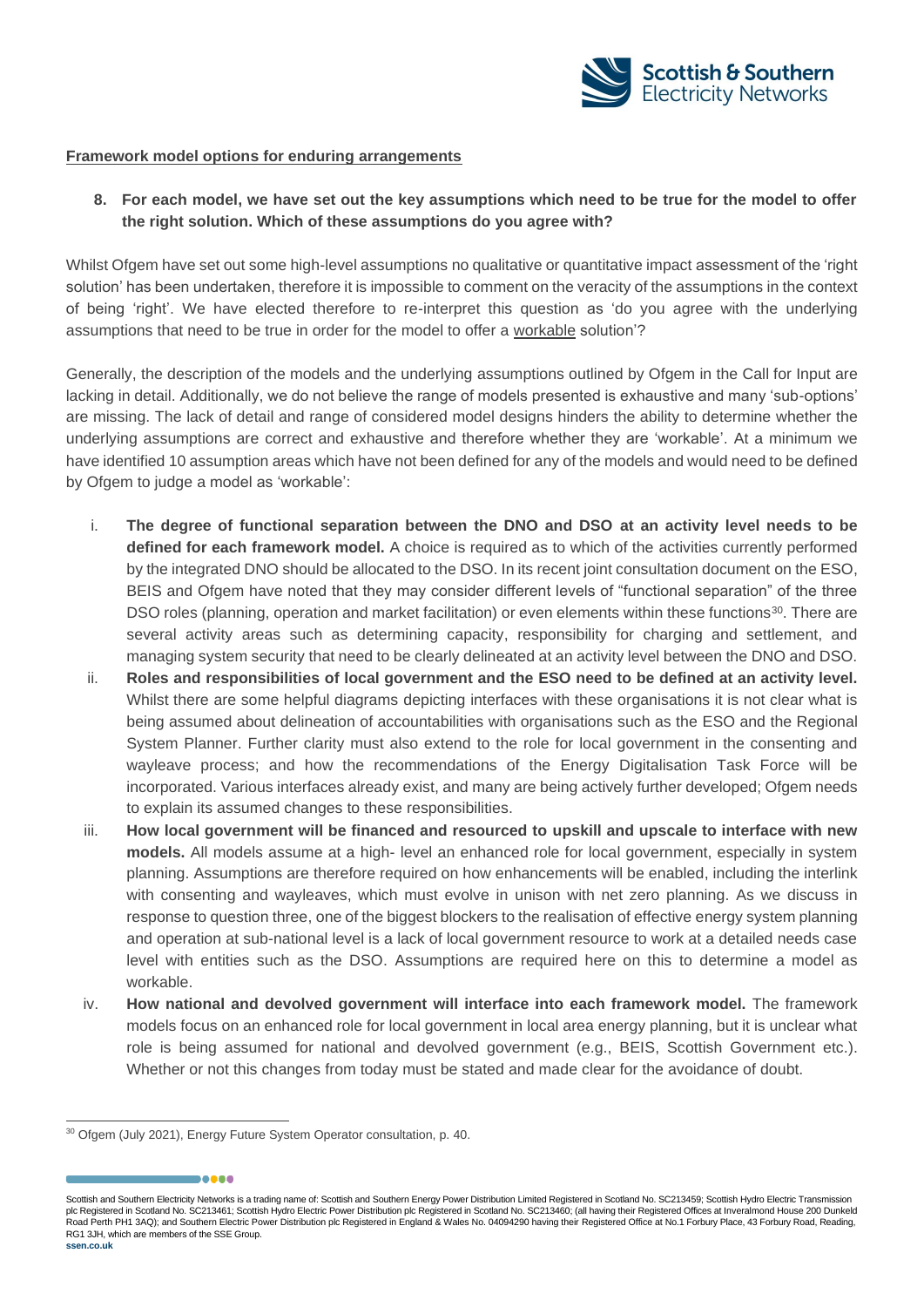![](_page_20_Picture_0.jpeg)

- v. **The extent of new codes and contracts required, including which entities will bear risks and associated costs.** The framework models which create new entities by splitting the role of an existing entity will need to be accompanied by codes which define the accountabilities of the different entities to fulfil the functions of the energy system. Assumptions are required on what codes are required, their administration and the extent of their coverage to judge models as workable. Careful consideration is also required to understand who bears risks for security of supply, capacity development and market delivery and last resort provisions in each of the models and how costs associated with these risks are allocated.
- vi. **How system and network charging will work and who will bear one-off costs of change in different models.** Assumptions are required on how money will flow in each framework model and what changes to charges levied onto consumers through network and system charges may be required. Further, an assumption on who bears the one-off costs of separation is required, including the impacts on consumers.
- vii. **The role of the regulator in each framework model and any internal changes required within Ofgem to interface at a local level.** It is unclear what role Ofgem would fulfil with each entity in each framework model. Whilst there are passing references to needing new regulatory frameworks it is not clear how the regulator would interface with local government for example and the role for democratic accountability. Moreover, a statement of assumption is required on whether Ofgem believes it has the capacity to regulate effectively across multiple local areas.
- viii. **The role and obligations for other energy and transport actors such as aggregators and suppliers in each framework model.** The models are noticeable for the absence of assumptions on how wider energy and transport actors will interface with the model. If Ofgem assumes their roles do not change then this needs to be stated, but at present this is not clear enough to determine the models as workable.
- ix. **How existing entities, such as the DNO, would be compensated for any loss of functionality in the event of separation.** Assumptions are required on how valuations would be undertaken and who would bear the costs of compensation (e.g. local or national consumers or via general taxation).
- x. **The implementation timeline and sequence of activities to transition to each framework model.** The changes required by some of the framework models will be time and resource intensive, including in some case requiring primary legislation. Assumptions are required on how activities will be sequence and how this will interface with delivery of wider policy and market reforms ongoing to determine if they are workable.

## **9. Out of the framework models we have developed which, if any, offer the most advantages compared to the status quo? If you believe there is another, better model please propose it**

There is insufficient detail provided for each model for a credible assessment of benefits compared to the status quo to be performed. To undertake this, a more thorough set of assumptions are required for each model, see response to question eight. A quantitative cost benefit analysis would also be required which outlines the welfare impacts considering the various one-off and on-going costs of change and importantly what threshold of benefits would be needed to justify change. Moreover, it would need to include quantitative transparent evidence provided by Ofgem of failures in the current model that necessitate considering the level of change outlined in models 2-4 in the Call for Input.

In recent work undertaken by NERA, alternative DSO governance models were identified and a top-down assessment of the costs and benefits associated with them undertaken to evaluate their impact on economic welfare. Following the Call for Input release we have asked NERA to update their report with an additional annex including high-level analysis of the framework models suggested by Ofgem and an initial assessment of their welfare effects, where possible. A draft has been included alongside this letter.

Scottish and Southern Electricity Networks is a trading name of: Scottish and Southern Energy Power Distribution Limited Registered in Scotland No. SC213459; Scottish Hydro Electric Transmission plc Registered in Scotland No. SC213461; Scottish Hydro Electric Power Distribution plc Registered in Scotland No. SC213460; (all having their Registered Offices at Inveralmond House 200 Dunkeld Road Perth PH1 3AQ); and Southern Electric Power Distribution plc Registered in England & Wales No. 04094290 having their Registered Office at No.1 Forbury Place, 43 Forbury Road, Reading, RG1 3JH, which are members of the SSE Group. **ssen.co.uk**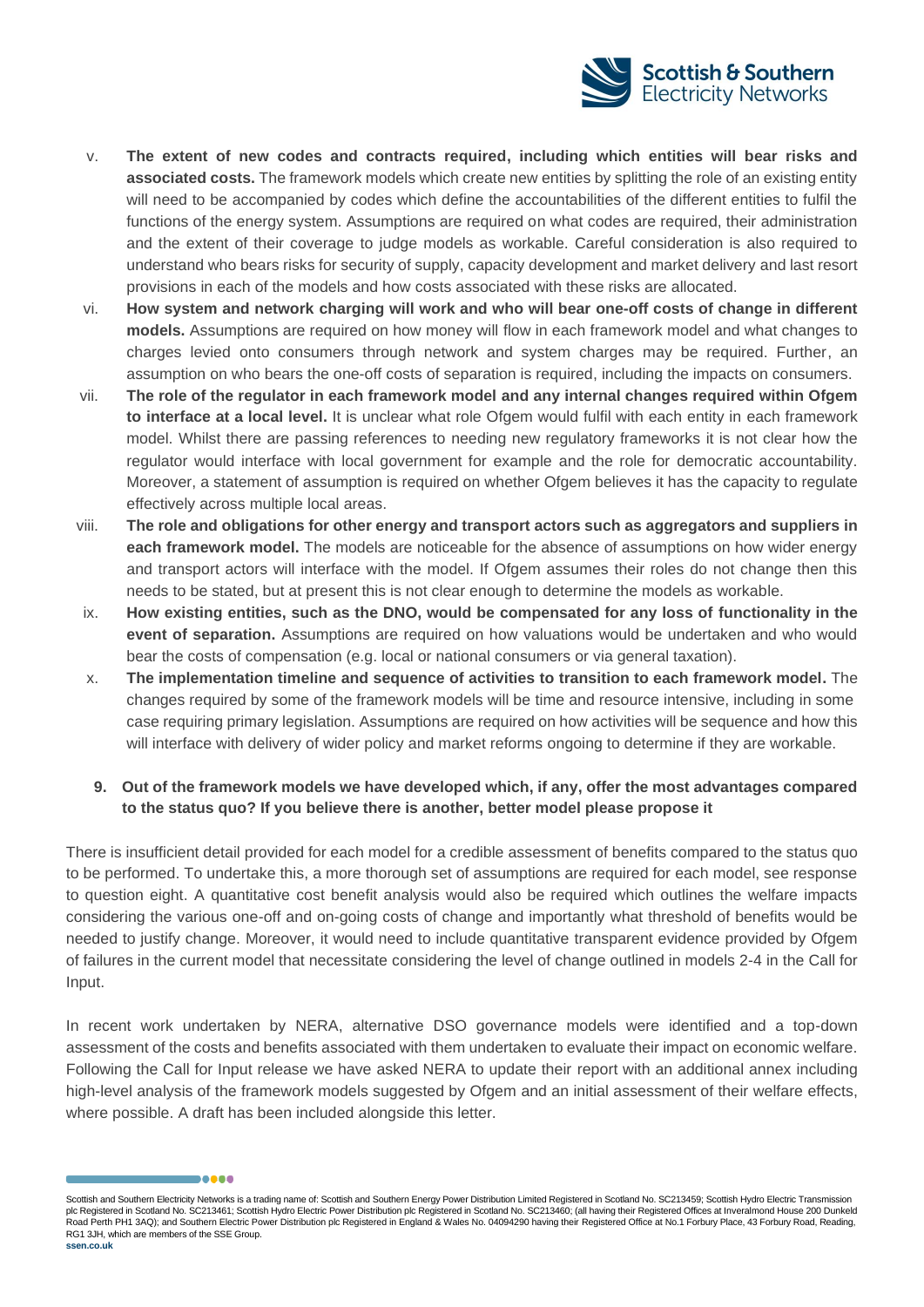![](_page_21_Picture_0.jpeg)

NERA in their original analysis examined a range of possible governance models include ring-fencing, legal separation, ownership separation, and even amalgamation with the ESO. As well as considering possible governance models a range of possible definitions of the business activities that could be included within the separated DSO business were also defined ("Narrow", "Wider" and "Widest", with the "Widest" exploring the DSO taking on the largest role). Whilst the range of governance models is slightly different to the framework models defined in Ofgem's Call for Input there is overlap, as defined in figure 1.

#### Figure 1

![](_page_21_Figure_3.jpeg)

In their original study NERA found that the separation costs rise with the degree of functional separation as well as with the level of business separation. Overall, NERA's analysis shows that, regardless of the degree of DNO-DSO separation, the costs of separation would be substantial, and could be up to around £2.8 billion in Present Value (PV) terms at the GB level. This equates to around £41 (2020/21 prices) for a typical residential customer.

The high costs of separation mean that Ofgem and government would need to make a very clear case that benefits exist before deciding to incur them. While quantitively assessing the costs of separation is possible, estimating the potential benefits from separation is qualitative in nature. NERA therefore estimated the required percentage reduction in avoidable expenditure needed to offset the costs associated with each form of separation. In table 3 below we show the required threshold of benefits required under each DSO governance model at the GB sector level (2020/21 prices) with update values to capture some additional costs for gas ('Cross sectoral models') to align partially with the Call for Input models. Full details on the underpinning assumptions and calculations can be found in the attached additional report by NERA to this letter.

Scottish and Southern Electricity Networks is a trading name of: Scottish and Southern Energy Power Distribution Limited Registered in Scotland No. SC213459; Scottish Hydro Electric Transmission plc Registered in Scotland No. SC213461; Scottish Hydro Electric Power Distribution plc Registered in Scotland No. SC213460; (all having their Registered Offices at Inveralmond House 200 Dunkeld Road Perth PH1 3AQ); and Southern Electric Power Distribution plc Registered in England & Wales No. 04094290 having their Registered Office at No.1 Forbury Place, 43 Forbury Road, Reading, RG1 3JH, which are members of the SSE Group.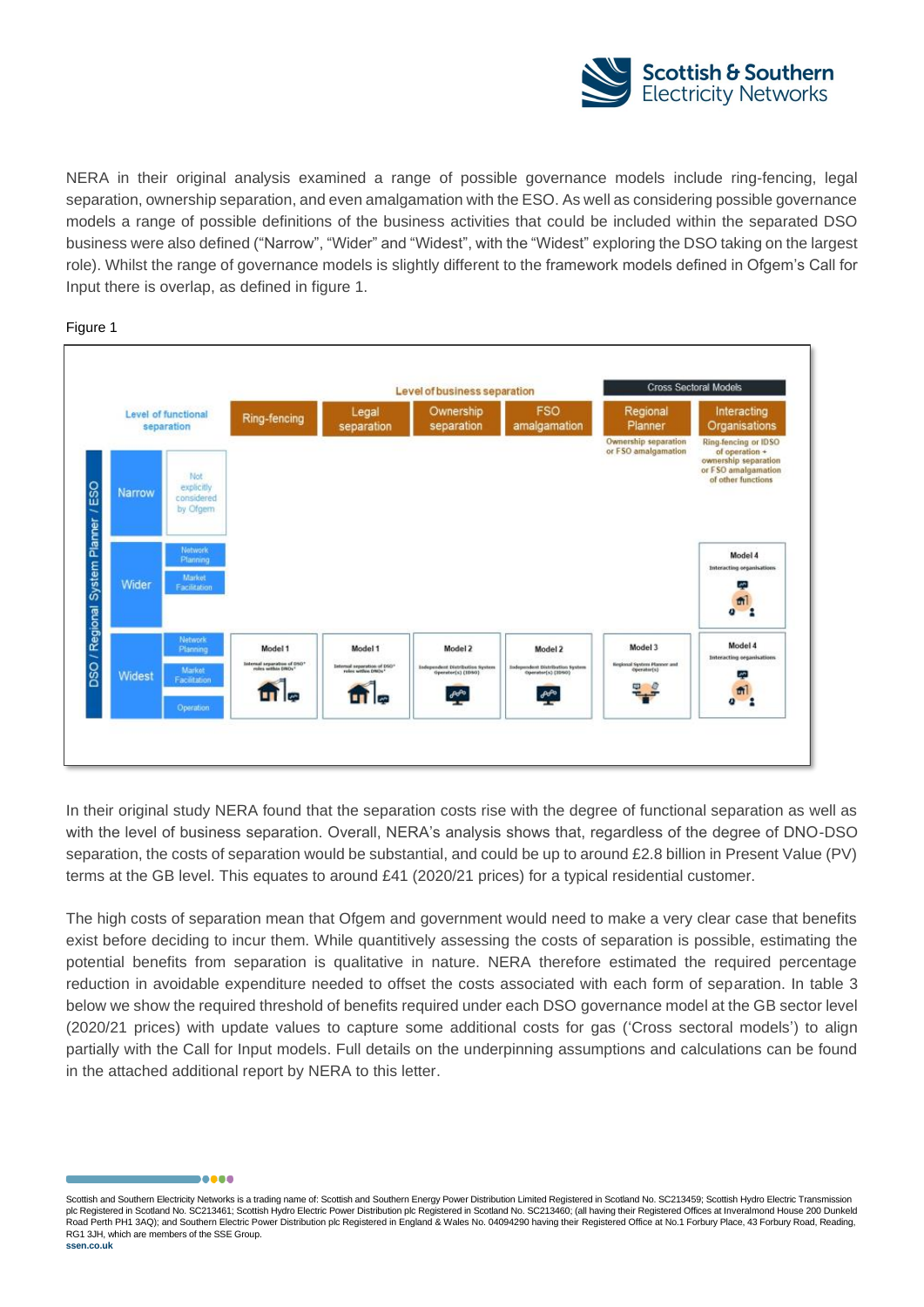![](_page_22_Picture_0.jpeg)

#### Table 2

|               |      | <b>Ring-Fencing</b> |      | Legal |      | Ownership |      | <b>Amalgamation</b> |      | <b>Ring-Fencing</b> |      | Legal |      | Ownership |
|---------------|------|---------------------|------|-------|------|-----------|------|---------------------|------|---------------------|------|-------|------|-----------|
|               | Low  | High                | Low  | High  | Low  | High      | Low  | High                | Low  | High                | Low  | High  | Low  | High      |
| <b>Narrow</b> | 0.5% | 1.3%                |      |       |      |           |      |                     | 0.7% | 1.5%                |      |       |      |           |
| <b>Wider</b>  | 0.8% | 2.0%                | 4.2% | 5.9%  | 5.5% | 7.7%      | 4.2% | 7.8%                | 0.9% | 2.0%                | 3.2% | 4.5%  | 4.0% | 5.8%      |
| <b>Widest</b> | 1.0% | 2.5%                | 5.3% | 7.3%  | 6.6% | 9.3%      | 5.1% | 9.4%                | 1.0% | 2.3%                | 3.9% | 5.5%  | 4.8% | 6.8%      |

**DSO Separation Models Cross Sectoral Models** 

As noted by NERA in their report the potential benefits of separation are unlikely to be more than 1-2% of DNOs' avoidable expenditure. The results in table 3 suggest that the costs of separation above ring-fencing (or internal separation of DSO within DNOs as defined in the Call for Input) would be unlikely to be justified. Forms of separation above ring-fencing would require in the range of 4.2% efficiency benefits to be justified, which are significantly unlikely.

Enabling net zero at lowest costs requires our stakeholders to trust the decisions we take as a DSO; it also requires industry collectively to coordinate to overcome challenges and blockers, such as those set out in our response to question four. This means it is important we evolve the status quo model in a balanced and sensible way which protects consumers from excessive cost and lost synergies. In our response to question 11 we provide detail on an alternative model we are proposing.

## **10. What do you consider to be the biggest implementation challenges we should focus on mitigating?**

Further to the risks associated with change that we set out in our response to question seven, which need to be mitigated, each of the framework models will incur significant costs, time, and resource to implement. This includes but is not limited to achieving primary legislation to implement some of the framework models. Ofgem will also have to act to mitigate the uncertainty any change brings to the wider industry including reductions in investor confidence in the sector which could arise. Any implementation will also have to be done concurrently with connecting and delivering the infrastructure required to enable net zero. Ofgem need to ensure that they are assessing the motivations and drivers of all key players in the sector including suppliers and aggregators then designing the appropriate incentives and regulation to ensure that the whole supply chain is motivated to deliver their part of the challenge. There is a need for all energy participants to work together in delivering net zero and the institutional arrangements and incentives which enable this most efficiently. Any change to local energy institutional and governance arrangements will also be undertaken whilst there are broader institutional and market design reforms under consideration by Ofgem and BEIS (e.g., Future System Operator and Review of Electricity Market Arrangements).

**11. Taking into account the varying degrees of separation of DSO roles from DNOs under framework model 1, do you consider there are additional measures we should consider implementing, in particular in the short term (e.g. changes in accountability etc)?**

Scottish and Southern Electricity Networks is a trading name of: Scottish and Southern Energy Power Distribution Limited Registered in Scotland No. SC213459; Scottish Hydro Electric Transmission plc Registered in Scotland No. SC213461; Scottish Hydro Electric Power Distribution plc Registered in Scotland No. SC213460; (all having their Registered Offices at Inveralmond House 200 Dunkeld Road Perth PH1 3AQ); and Southern Electric Power Distribution plc Registered in England & Wales No. 04094290 having their Registered Office at No.1 Forbury Place, 43 Forbury Road, Reading, RG1 3JH, which are members of the SSE Group.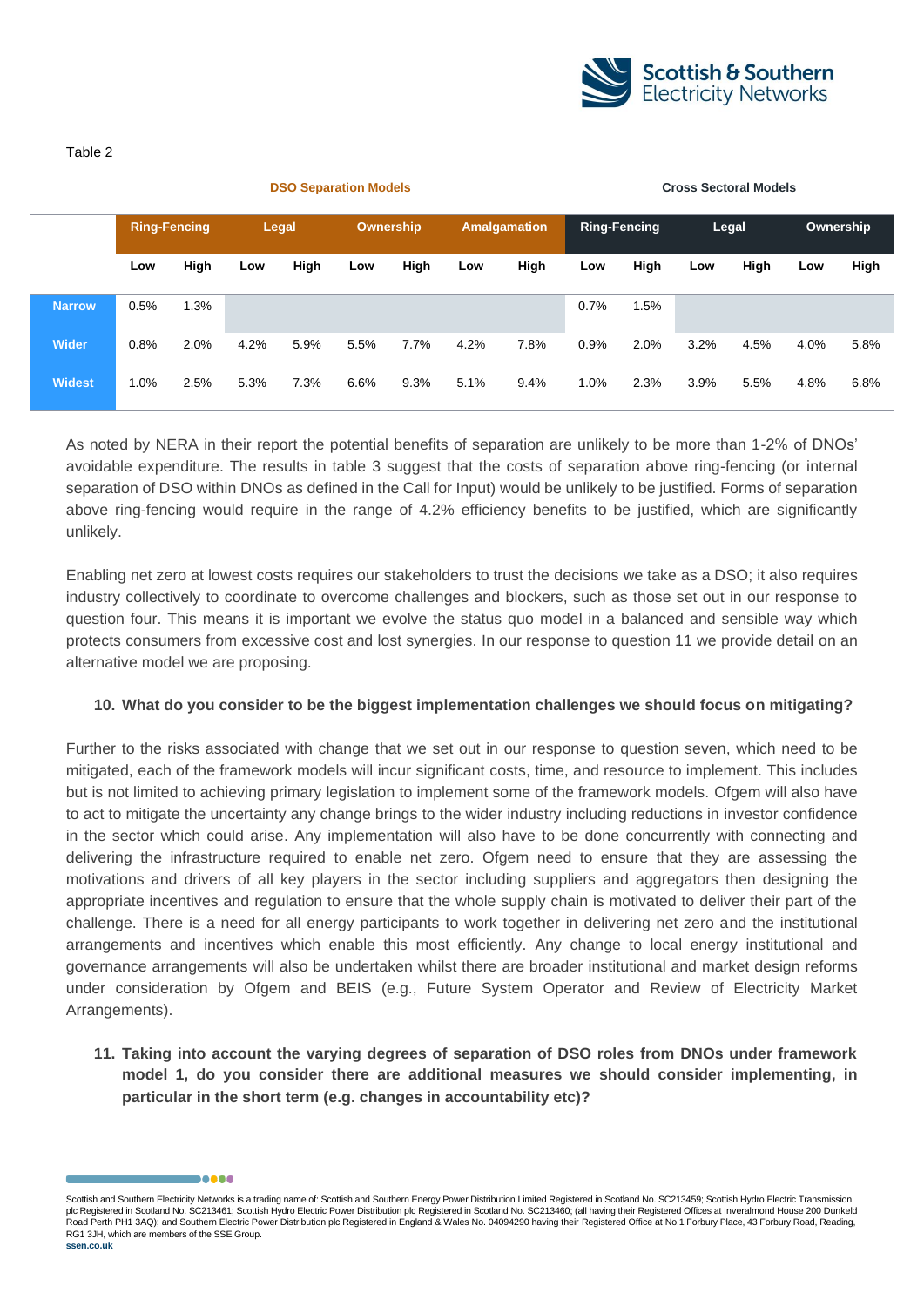![](_page_23_Picture_0.jpeg)

Enabling net zero at lowest costs today and tomorrow requires our stakeholders to trust the decisions we take as a DSO. Our RIIO-ED2 plan and DSO Action plan are centred on being a neutral market facilitator. We highlight the steps we are taking and engagement we are committed to in being fully transparent in our decision making.

In December 2018 SSEN (and the wider electricity industry) made the 'Flexibility First' commitment to government to openly test the market for provision of flexibility services as an alternative to significant reinforcement and to implement them where they are economically efficient. To ensure that SSEN focusses on delivering smart networks at pace and gives equal consideration to flexible and traditional reinforcement; a separate DSO function was established in 2019 with distinct DSO Director on our Distribution Executive Committee. Figure 2 shows the organisational structure we have implement with the DSO in SSEN. As we go into RIIO-ED2 we are strengthening our measures to manage perceived conflicts of interest and to be transparent in our decision making. Our existing layers of mitigation will be supplemented by audit functions and stakeholder governance board to provide input on evolving requirements and review our progress. We have also identified the opportunity to strengthen conflict mitigation measures by separating out flexibility and traditional network solutions from the team driving the long-term strategy and cost benefit analysis decisions within DSO. This ensures greater independence of strategy and solution choice for provision of capacity from those providing different solution options.

#### Figure 2

| <b>DSO</b>                                                                                                                                                                                                | <b>DNO</b>                                                                  |                                                                                                                                                                          |                                                                                                   |  |  |  |  |
|-----------------------------------------------------------------------------------------------------------------------------------------------------------------------------------------------------------|-----------------------------------------------------------------------------|--------------------------------------------------------------------------------------------------------------------------------------------------------------------------|---------------------------------------------------------------------------------------------------|--|--|--|--|
| <b>DISTRIBUTION SYSTEM OPERATIONS</b><br><b>Forecasting Network Requirements and</b><br><b>Evaluating Network Solutions</b><br><b>Flexibility (markets)</b><br><b>Operating Flexibility (Networks Op)</b> | <b>CUSTOMER</b><br><b>Customer strategy</b><br><b>Customer satisfaction</b> | <b>ASSET MANAGEMENT</b><br><b>DNO Totex Network Investment Plan</b><br><b>Asset Safety &amp; Health</b><br><b>Network Reliability</b><br><b>Design &amp; Client Role</b> | <b>DELIVERY</b><br><b>Fault Response</b><br><b>Efficient Delivery</b><br><b>Outage Management</b> |  |  |  |  |
| <b>Support functions</b>                                                                                                                                                                                  |                                                                             |                                                                                                                                                                          |                                                                                                   |  |  |  |  |
| <b>Corporate support functions</b>                                                                                                                                                                        |                                                                             |                                                                                                                                                                          |                                                                                                   |  |  |  |  |

Scottish and Southern Electricity Networks is a trading name of: Scottish and Southern Energy Power Distribution Limited Registered in Scotland No. SC213459; Scottish Hydro Electric Transmission plc Registered in Scotland No. SC213461; Scottish Hydro Electric Power Distribution plc Registered in Scotland No. SC213460; (all having their Registered Offices at Inveralmond House 200 Dunkeld Road Perth PH1 3AQ); and Southern Electric Power Distribution plc Registered in England & Wales No. 04094290 having their Registered Office at No.1 Forbury Place, 43 Forbury Road, Reading, RG1 3JH, which are members of the SSE Group.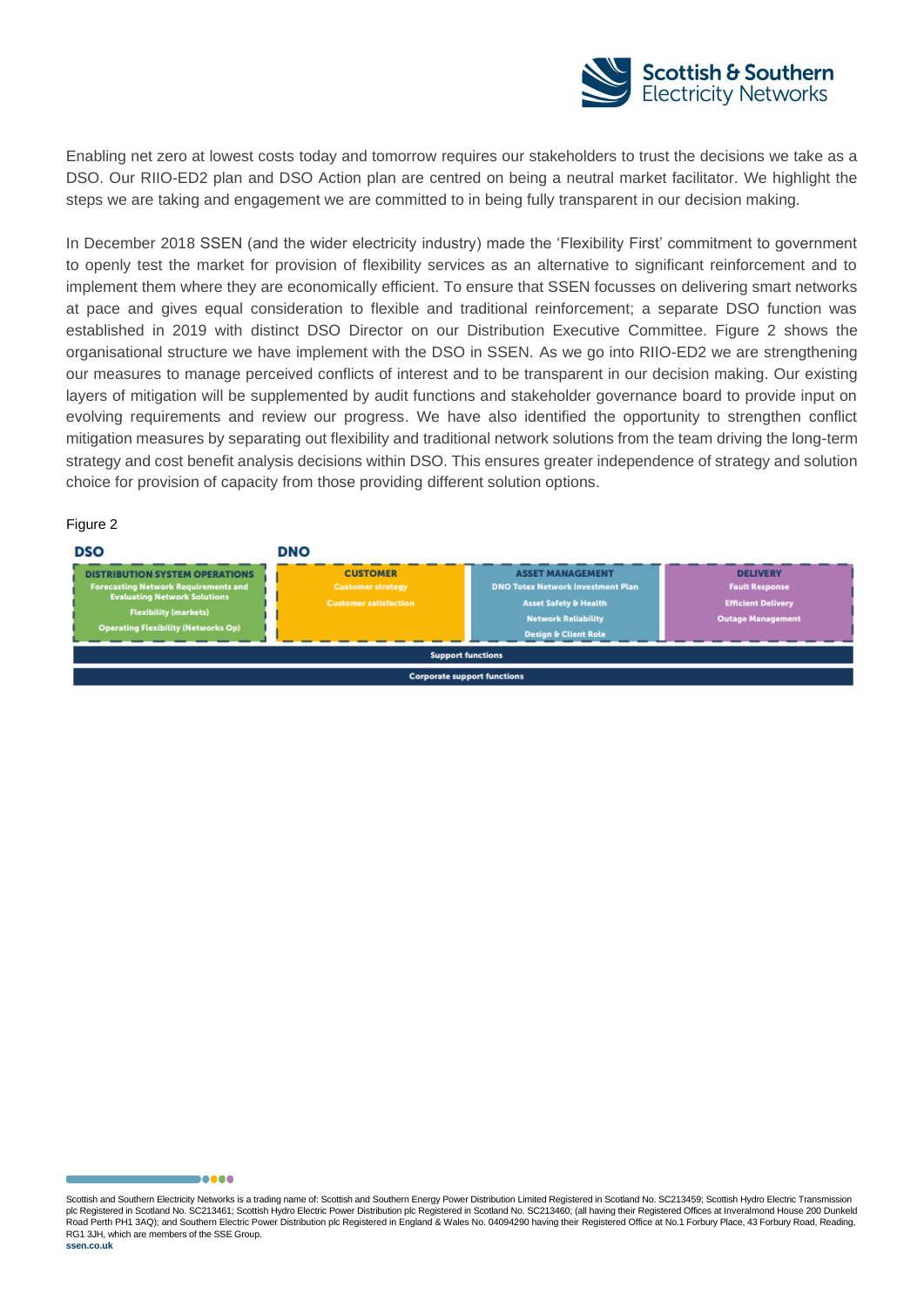![](_page_24_Picture_0.jpeg)

It is vitally important we consider the barriers to the realisation of effective energy system planning and operation at sub-national level as outlined in our response to question four. It requires industry collectively to coordinate to overcome challenges and blockers. This means it is important we evolve the existing frameworks in a balanced and sensible way which protects consumers from excessive cost and lost synergies. Below in figure 3 we propose an alternative model which we have developed through dialogue with NERA. This is a variation on model one, but which leverages key features from other models and focuses on the most critical barriers.

![](_page_24_Figure_2.jpeg)

![](_page_24_Figure_3.jpeg)

At the heart of this model we are proposing to formalise the process and methodology of the Local Energy Planning (LEP) in Scotland and Local Area Energy Planning (LAEP) in England and Wales, along with the LAEP methodology issued by the Energy System Catapult into a new Local Net Zero Coordinator (LNZC) organisation. These publicly funded not- for- profit bodies could be based on a model like Local Enterprise Partnership regions in England and Wales. They would have accountability for delivering the local net zero plan and change control. They would undertake cross vector coordination in planning and markets, including administering an online connections portal routing service that acts as a standardised route for local market participants on network connections and energy market participation. Importantly as democratic entities overseen by Local Net Zero Commissioners (akin to the Police and Crime Commissioners in England and Wales) they would be accountable for producing local street by street transport and energy plans and scenarios used by DNOs and GDNs, as well as inputting into business plans as a stakeholder, including representation on the Customer Engagement Groups and any DSO incentive stakeholder panels.

Scottish and Southern Electricity Networks is a trading name of: Scottish and Southern Energy Power Distribution Limited Registered in Scotland No. SC213459; Scottish Hydro Electric Transmission plc Registered in Scotland No. SC213461; Scottish Hydro Electric Power Distribution plc Registered in Scotland No. SC213460; (all having their Registered Offices at Inveralmond House 200 Dunkeld Road Perth PH1 3AQ); and Southern Electric Power Distribution plc Registered in England & Wales No. 04094290 having their Registered Office at No.1 Forbury Place, 43 Forbury Road, Reading, RG1 3JH, which are members of the SSE Group.